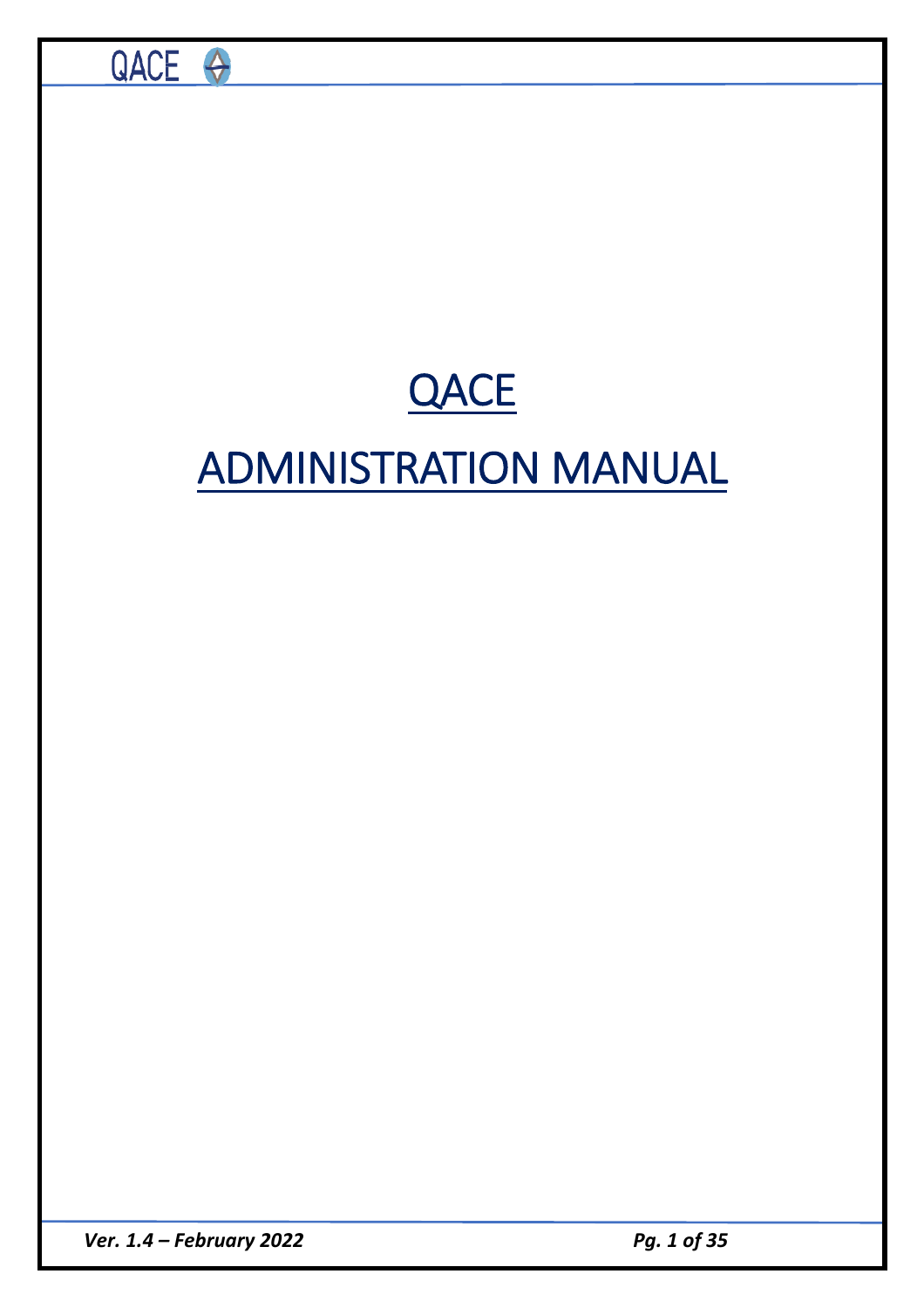# QACE O

# INFORMATION ABOUT THIS MANUAL

VERSION NO.: 1.4 PREPARED BY: QACE SECRETARIAT APPROVED BY: QACE BOARD OF DIRECTORS APPROVED DATE: 9TH FEBRUARY 2022 CHANGE HISTORY:

| Version | Date          | Changes / Remarks                                                   |
|---------|---------------|---------------------------------------------------------------------|
| No.     |               |                                                                     |
| 1.0     | January 2018  | Processes 1, 2 & 3 were a part of the Quality Manual                |
| 1.1     | August 2020   | New Issue as a separate manual:                                     |
|         |               | Processes 1 to 4 separated from the Quality manual;                 |
|         |               | Processes 5 to 11 added;<br>$\bullet$                               |
|         |               | All processes reconciled with reorganisation of the<br>$\bullet$    |
|         |               | Secretariat;                                                        |
|         |               | All processes reformatted and updated for consistency;<br>$\bullet$ |
|         |               | Other minor updates carried out.<br>$\bullet$                       |
| 1.2     | February 2021 | Process A04, Travel Management, Section 8, the standard             |
|         |               | for air travel in business class was set to 4 hours or more         |
|         |               | (instead of 3 hours that was previously).                           |
| 1.3     | October 2021  | Processes A01 and A02 expanded to include the                       |
|         |               | maintenance of a "QACE Assets Register"; Process A08                |
|         |               | editorial amendment, replacing the word "ask" by                    |
|         |               | "require" in the last two bullets in section 6.                     |
| 1.4     | February 2022 | Process A01 expanded to include the handling of media               |
|         |               | enquiries.                                                          |
|         |               | Also, one minor editorial correction in A04(3).                     |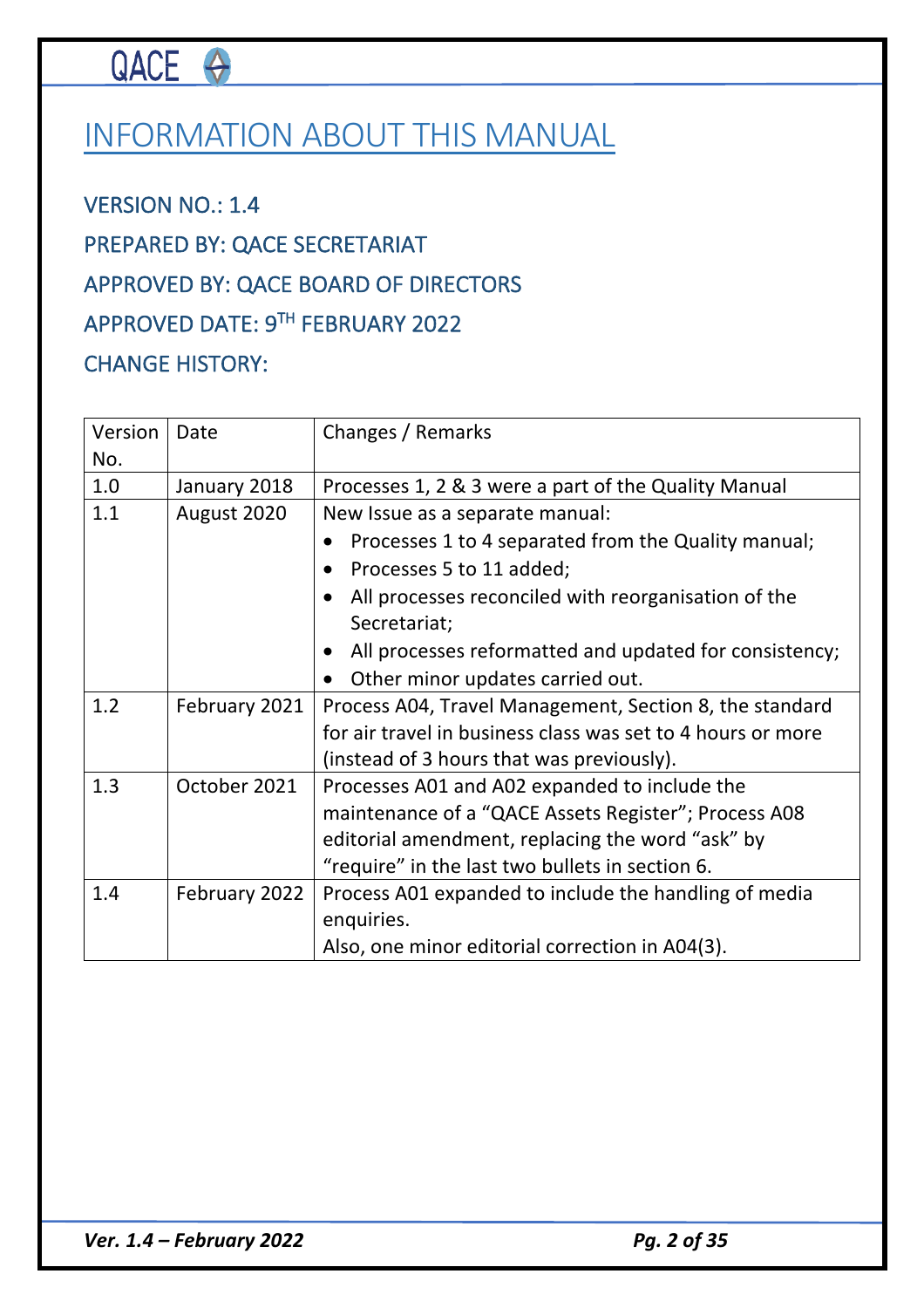# QACE O

# **CONTENTS**

| PROCESS A09 - EMPLOYEES' PERFORMANCE MANAGEMENT  26            |
|----------------------------------------------------------------|
|                                                                |
| PROCESS A11 - EQUAL OPPORTUNITIES AND DIVERSITY MANAGEMENT  34 |
|                                                                |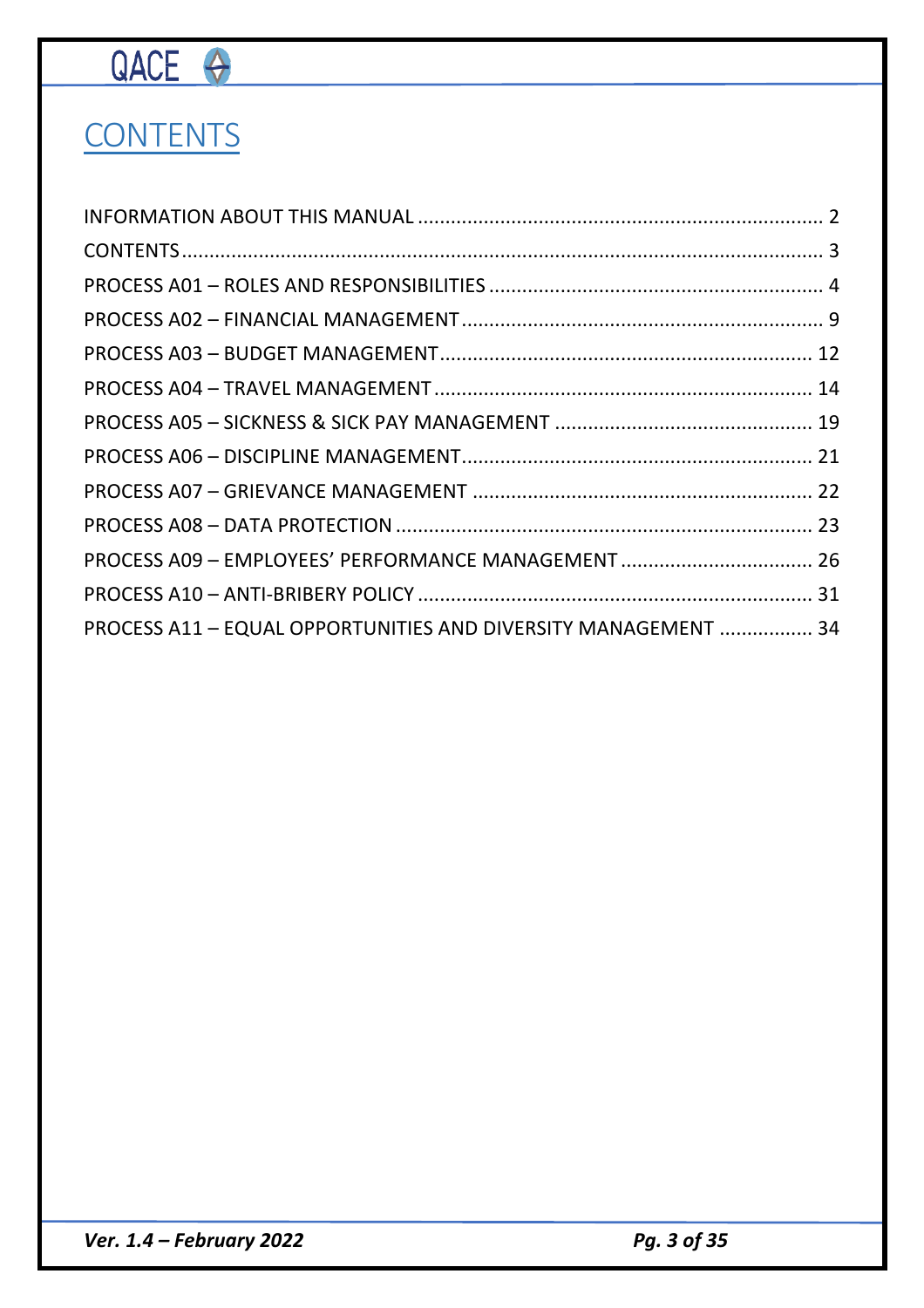# PROCESS A01 – ROLES AND RESPONSIBILITIES

## PURPOSE

This process describes the roles and responsibilities of the Directors and of the employees of QACE.

### APPLICATION

This process applies to the employees and the Directors of QACE, but not to the contracted Assessors and the Members. Currently QACE has three employees and five Directors, one of whom is elected by the Directors as Chairman of the Board of Directors (BoD).

### PRINCIPLE

The principles that guide the selection of Directors are: the provision of wide expertise in maritime matters; geographic representation from the eastern and western hemispheres; and the travel costs that need to be incurred for attendance of Board meetings.

Following a restructuring in 2020, QACE's employment costs are maintained at reasonable levels by employing a full time Administration Manager and a part time Executive Secretary and a part time Company Secretary. This is planned to achieve good quality of work and reduced staff costs.

### ROLES AND RESPONSIBILTIES

#### *A. Directors*

Directors are elected by the Members. Their responsibilities are detailed in Part 4 of the Articles of Association (AoA). In brief, Directors have the following responsibilities:

- direct and manage QACE in accordance with the Articles of Association;
- elect a chairman from among their number;
- attend Board Meetings;
- select and appoint the Company & the Executive Secretary;
- review the performance of the Secretariat annually and approve their remuneration;
- review and approve the operating policies and procedures drawn up by the Secretariat;
- review and approve the annual work plan developed by the Secretariat;
- develop the annual budget with the help of the Secretariat;
- attend and direct the proceedings of ad-hoc committees if and when they are constituted;
- liaise, through the Chairman, with the Members and the EC;
- review and approve the Annual Report and such other reports, developed by the Secretariat as required / necessary and ensure their timely publication;

*Ver.* 1.4 – *February* 2022 *Pg. 4 of 35*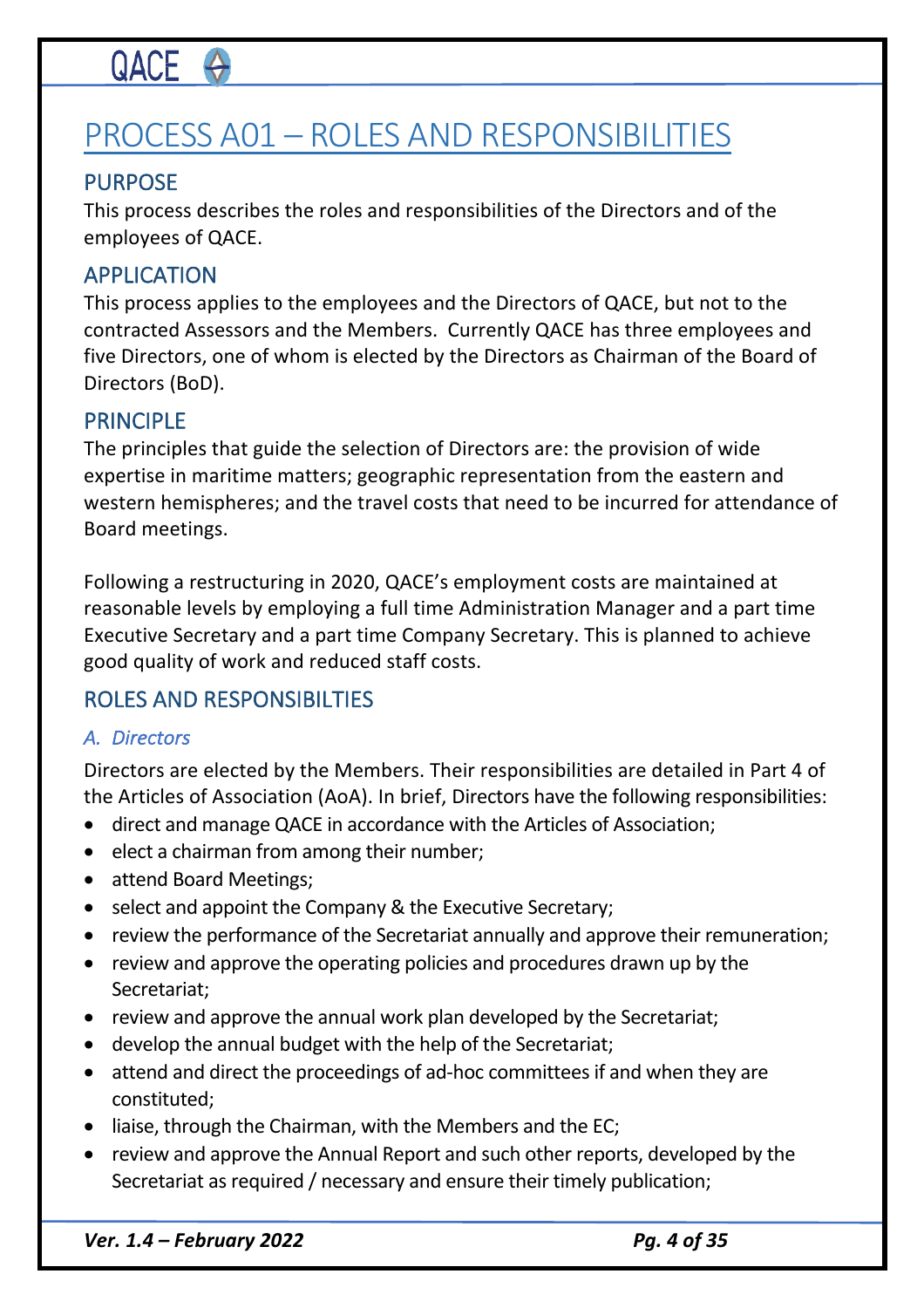- review and approve the appointment of the financial accountants and auditors and legal advisers;
- review and approve the recommendations of the auditors and legal advisers;
- review and approve the annual financial and legal reports, if any, as required by the UK law;
- review and approve all information that are required to be disseminated as per Article 11 of EC Regulation 391.

## *B. Company Secretary*

The Company Secretary is responsible to the Board of Directors for corporate; financial; legal; and employment matters relating to the Organisation's operations. In particular, the Company Secretary is responsible for:

## • **Corporate**

Administering and managing QACE CIC in accordance with its AoA, the Companies Act (2004 & 2006) and the Community Interest Company Regulations (2005); maintaining the Register of Members and the Register of Authorised Representatives of Members; preparation of the draft agenda and ensuring the timely submission of documents for meetings of the Board of Directors and for the Annual or Extraordinary General Meetings of Members; overseeing the organisation's adherence to all internal controls; addressing any findings on areas of the Company Secretary's responsibility arising from internal and external audits for ISO 9001; keeping up to date the Organisation's Administration Manual; in collaboration with the Executive Secretary, preparing and maintaining QACE's Risk & Opportunities Register, and conducting a Management Review; representing QACE in public meetings and other stakeholder meetings as necessary and as agreed with the Chairman; and delivering the Annual Report that is prepared in cooperation with the Administration Manager and the Executive Secretary.

Furthermore, any enquiries by the media in relation to QACE shall be handled in accordance with the following process: Enquiries shall be referred to the Company Secretary who will respond directly or depending on the seriousness of the situation following consultation with the Chairman. In cases where consultation with the Chairman is required and the Chairman is not available, a Director shall be consulted. If the Company Secretary is not available, enquiries shall be referred to the Executive Secretary who shall then follow the above process. It is important to maintain a proper spirit and tone in communications with the media. The Secretariat, after dealing with a media enquiry, shall notify the Board, and where relevant the Members through the President. The above process covers all forms of responses to the media, including "off the record" and anonymous.

#### • **Financial**

Ensuring on behalf of the Directors compliance with the financial requirements of the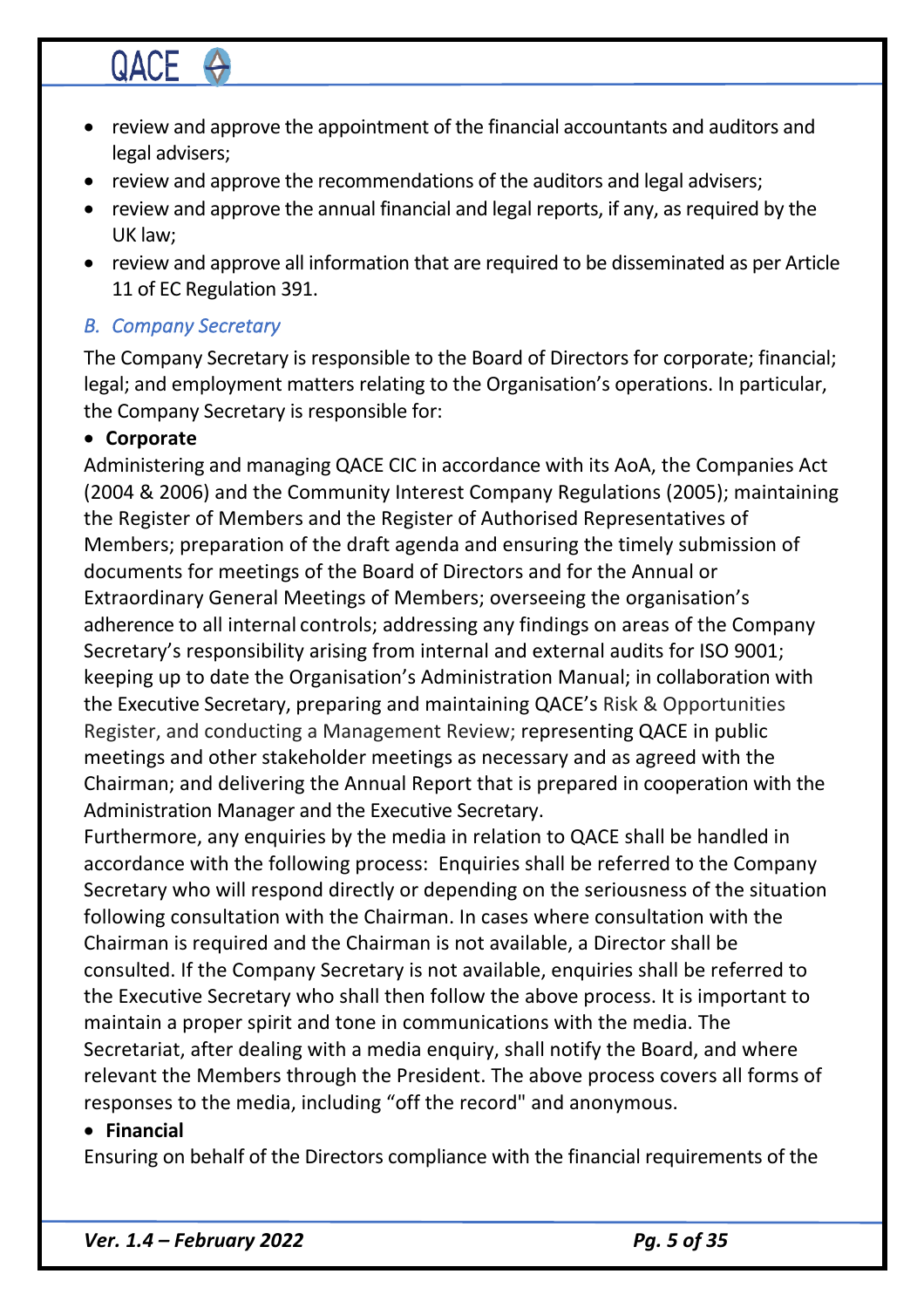Companies Act and the accuracy of the draft annual financial report; preparation of the budget in cooperation with the Administration Manager and the Executive Secretary; selecting and placing adequate and cost effective insurance cover for QACE's needs; reporting at regular intervals to the Board of Directors QACE's income and expenditure, its balance sheet and its cash flow; reviewing and authorizing all payments as submitted by the Administration Manager.

### • **Legal**

Communicate with the QACE lawyer on all issues which require legal input.

#### • **Employment**

Responsible for all employment issues, including recruitment; appraisals and training needs of employees.

### *C. Executive Secretary*

The responsibilities of the Executive Secretary are the following:

### **External Operations**

- Liaise with the Members, Accredited Certification Bodies (ACBs), Assessors, all as necessary to complete the assessments of the Members as planned;
- Monitor the assessment and certification of the current and any prospective EU Recognised Organisations (EU ROs);
- Liaise with the EU ROs to distribute the QMS requirements, common and individual recommendations and their follow-up;
- Liaise with the European Commission and EMSA regarding the assessment and inspection of QACE and provide all required information;
- Provide the interested parties (as set out in Article 11.5 of the Regulation), including flag States, with information (work plan, findings, recommendations, safety compromises etc.), as necessary;
- Liaise with and report to the Members of QACE as necessary;
- Liaise with the appointed external certification body regarding the certification of QACE to ISO 9001 standard and follow-up as necessary;
- Liaise with IACS for developing QMS requirements & focus areas and for the End-User Workshop; and
- Liaise with other external bodies on technical matters, if and when necessary.

### **Internal Operations**

- Develop and maintain QMS Operational procedures and documentation;
- Develop the annual work plan and RO assessment plan;
- Review all assessment reports and provide feedback, if necessary;
- Analyse all assessment reports to generate common and individual recommendations;
- Plan, execute and follow-up on internal audits;
- Plan and conduct annual meetings of Assessors; and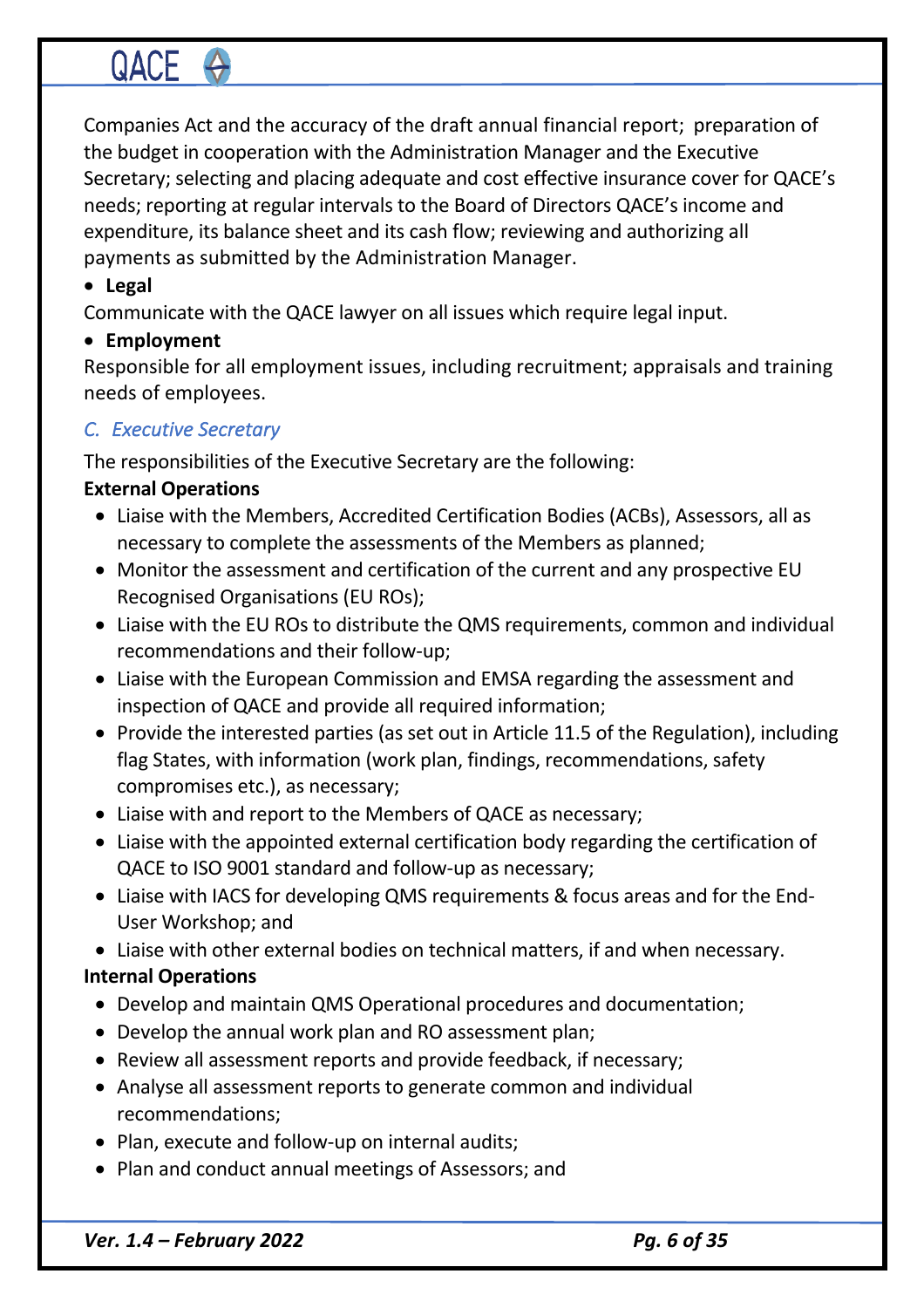• Attend meetings of the Board of Directors and the AGM.

## **Support to the Company Secretary**

- To develop and maintain the Administration procedures and in their implementation, as necessary;
- To prepare the annual budget;
- To plan and prepare meetings of Boards of Directors and the AGM; and
- To prepare the Annual Report, in collaboration with the Administration Manager.

# **Support to the Board of Directors to/in:**

- Administering and managing QACE CIC in accordance with: o the requirements of Article 11 of the Regulation EC No 391/2009 of the EU o its Articles of Association
- Conducting meetings of the Board of Directors and the AGM.
- Develop quality objectives and KPIs;
- Develop and maintain the Risk Register in collaboration with the Company Secretary;
- Managing the current and prospective membership;
- Provide information to the European Commission, as required; and
- Conduct Management Review in collaboration with the Company Secretary.

# *D. Administration Manager*

The Administration Manager has responsibilities in the following areas of work:

### • **General administration**

Receipt and processing of incoming correspondence; maintaining personnel files; responding to external enquiries; maintaining the website up to date; making arrangements for travel and accommodation; etc.

• Financial management

Data entry into the accounting system; ensuring the integrity of the data in the accounting system; reconciliation of bank accounts; processing of payroll payments and submission of instruction for payroll payments; submission of HMRC payments and of P11D forms; reviewing of all incoming invoices and of expense claims and submission of instructions for their payment; preparation of outgoing invoices; working with the financial auditors for the annual financial report; completing the Confirmation Statement to the Companies House; assisting the Company Secretary to develop the annual budget; monitoring of income and expenditure; preparation of financial reports in collaboration with the Company Secretary for the Board of Directors; liaising with insurance brokers and placing of annual insurance policies.

## • Assessment management

Assisting the Executive Secretary to develop and implement the annual Work Plan; managing the assessment programme by ensuring the correct assessments are completed and liaising with the QACE Assessors; drafting of Confidential Reports;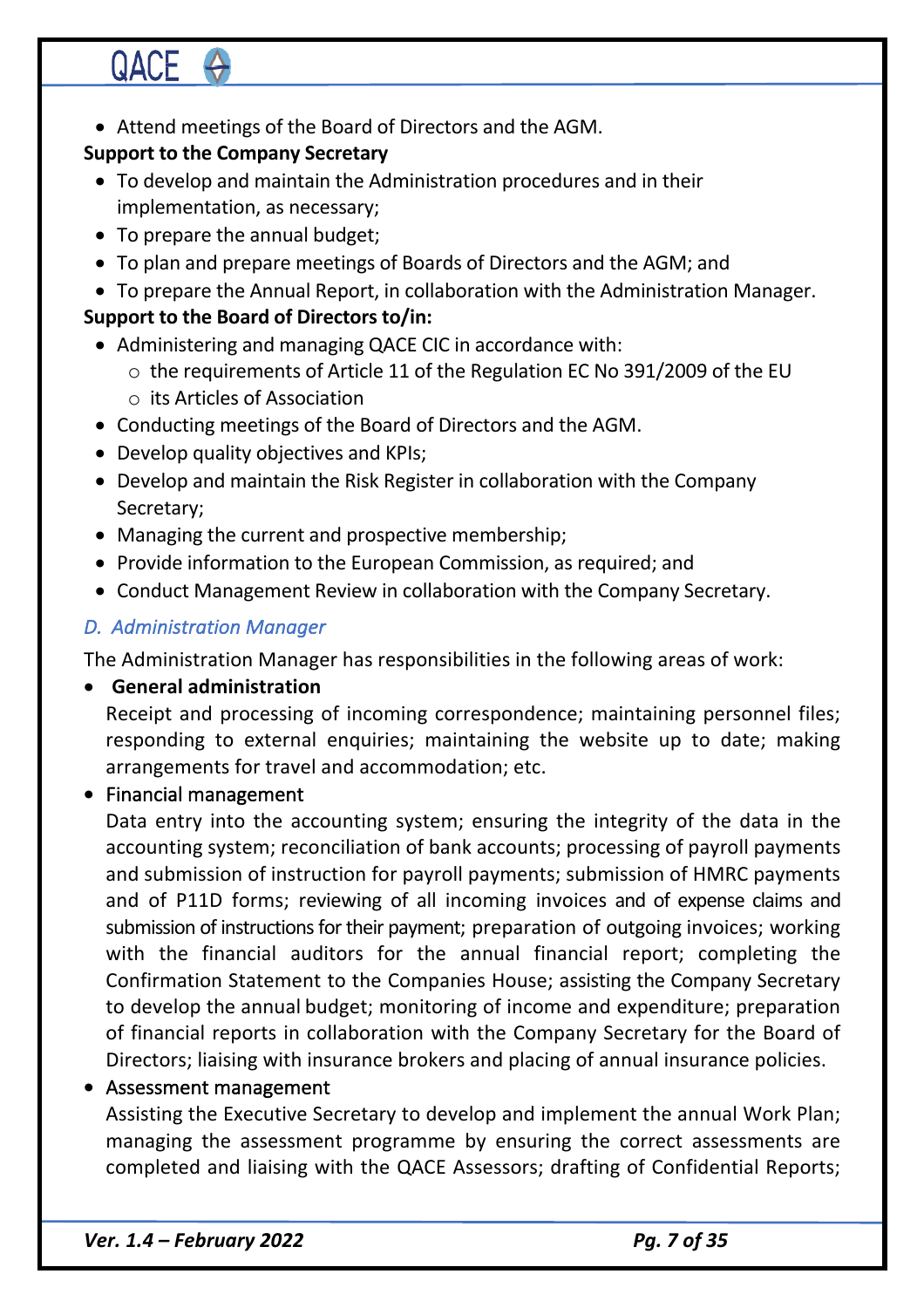# QACE O

reviewing of ACB's audit reports; preliminary review of Assessors' assessment reports; reviewing RO's audit findings 3-year trend analyses; and maintaining liaison with IACS.

#### • Organisation of meetings

Organising meetings of the Board of Directors, the Assessors' annual meeting and the Annual General Meeting; taking and publishing minutes.

#### • Reporting

Drafting minutes of meetings; drafting parts of the Annual Report and compiling the final report; publishing and disseminating the Annual Report.

#### • Assets Register

Maintaining the QACE Assets Register.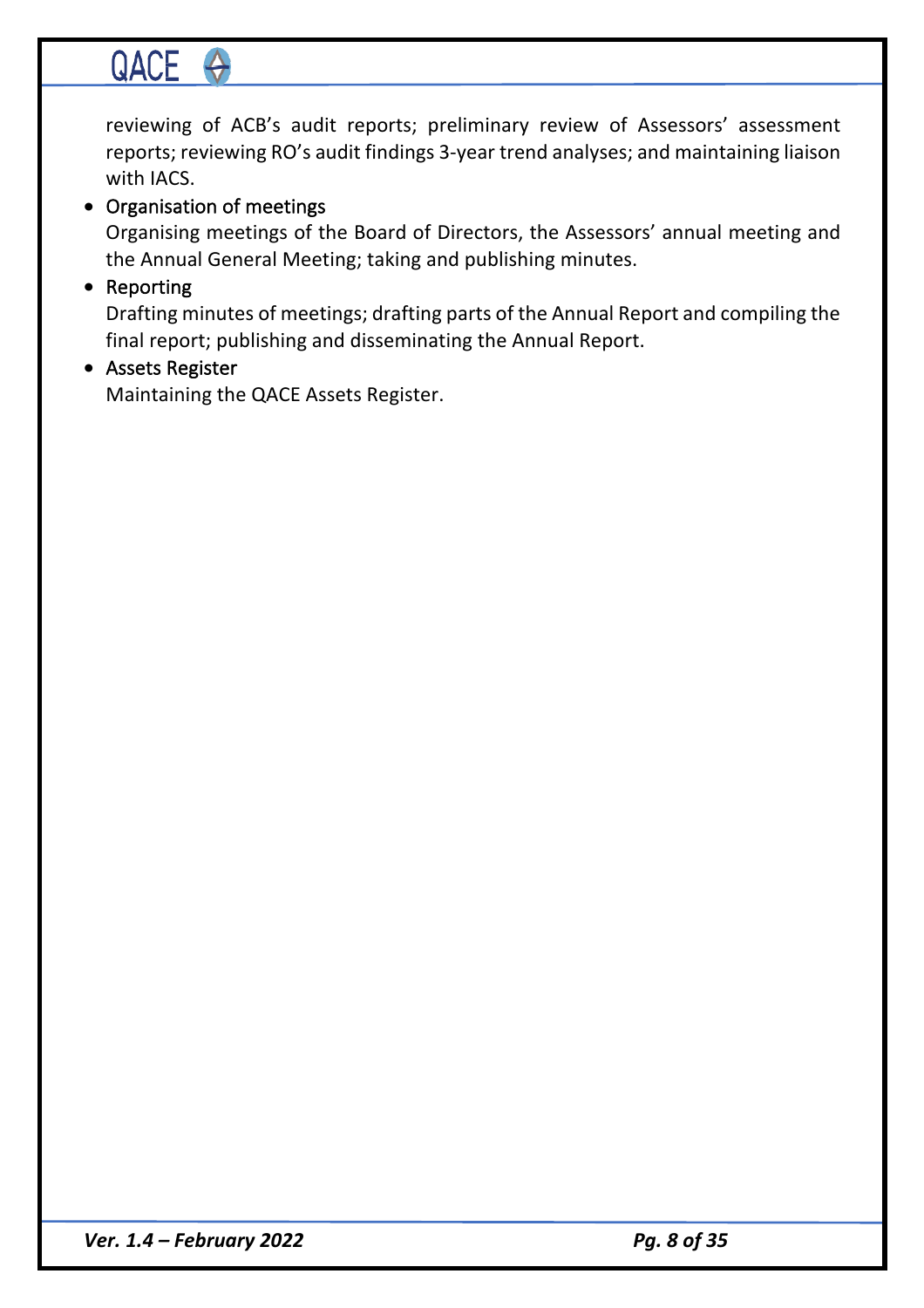# PROCESS A02 – FINANCIAL MANAGEMENT

# PURPOSE

This process is to define how QACE implements its financial management.

## APPLICATION

This process applies to the employees and the Directors of QACE, but not to the contracted Assessors and the Members.

## PRINCIPLE

The system that has been adopted for the management of the financial affairs of the organisation is cognisant of the need for security while taking into account the need for operational simplicity while the members of staff are physically located apart. It is noted that as a general rule, a beneficiary cannot submit for payment and complete the banking transaction by authorising their own expenses or remuneration.

## BANK ACCOUNTS MANAGEMENT

All QACE monies are maintained in two UK accounts with Unity Trust Bank. The first is the operating account, used for all routine income and expenditure transactions, while the second account is the reserve fund (Reference AoA 12.8(b)).

The Company Secretary and the Administration Manager are the only authorised signatories for managing the operation of the two accounts. The bank does not allow non-UK residents to be signatories, or to have online access to the accounts.

The Administration Manager has 'administrative rights' on the account, has the authority to submit instructions for payments for invoices/claims, but not to authorise any payments. The Company Secretary also has 'administrative rights', has the authority to authorize payments, but cannot submit instructions for payments.

In the event that either the Administration Manager or the Company Secretary is unable to discharge her/his responsibility to submit and/or authorise payments, then the other person has the authority to request the Bank, electronically as per the bank's procedures, to temporarily authorize him/her for both, submission and authorisation of payments. This temporary right is revoked as soon the other person regains his/her ability to discharge his/her duty.

All payments, direct debits and standing orders within the UK can be managed online. Cheques require only a single signature by one of the two signatories. For all overseas payments the Administration Manager or the Company Secretary must request the Bank, electronically as per the bank's procedures, to make the required payment, while also providing a copy of the relevant invoice.

*Ver.* 1.4 – *February* 2022 *Pg. 9 of 35*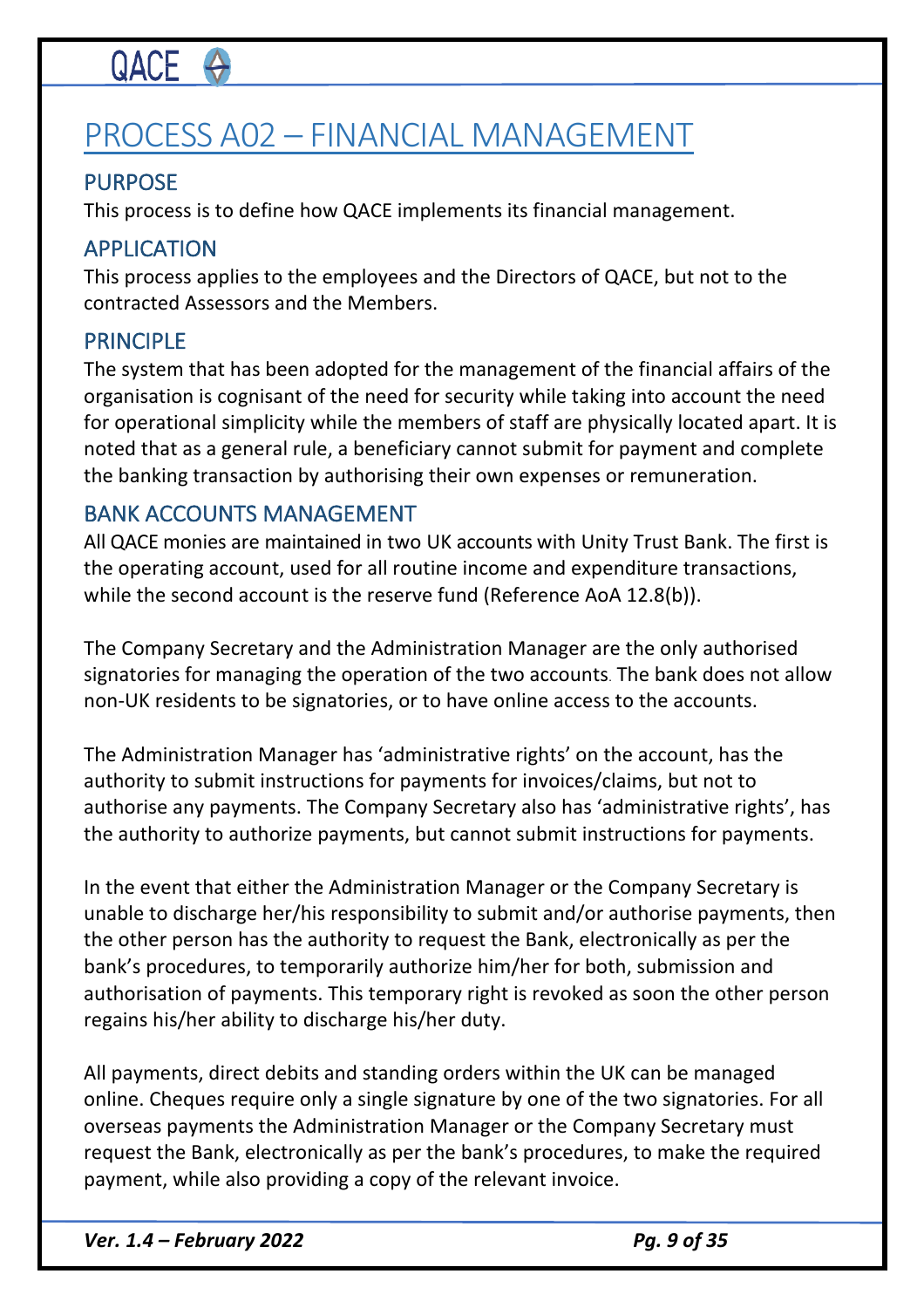## *A. Operating Account*

This account is used to conduct the regular income and expenditure operations. The majority of income comprises of the annual subscription from the Members, as agreed at the Annual General Meeting when approving the annual budget. Members' subscriptions are paid in one or more instalments, as agreed at the AGM, against invoices that are issued by the Administration Manager. Currently, the invoices are raised in two instalments – in January and June of each year.

#### *B. Reserve Account*

This account holds the reserve, or contingency, fund. Following an EMSA audit the reserve account was established to hold the equivalent to six months of the company's costs (averaged on the company's expenses of the last three years), totalling £327,960.00 paid over three years. The reserve fund is aimed at ensuring that QACE can continue its operations in case the operating funds have been exhausted.

The Board of Directors has to authorise in advance any withdrawal of money from the reserve fund; the Members are to be informed as soon as any need for a withdrawal arises together with the relevant reasons and amount. At each meeting of the Board of Directors, the withdrawals, if any, from the reserve fund and the balance of the reserve fund account are reviewed and reported in the meeting's minutes as a part of the financial reporting. Replenishment of the reserve fund, if necessary, is to be included in each year's budget proposal. No monies from the reserve fund will be reimbursed to any Members leaving QACE.

The reserve account does not receive any interest. This is because Unity Trust Bank does not offer any interest to "easy access" savings accounts, whereas for "30 Day Deposit" accounts the minimum deposit is £2million and for a "90 Day Deposit" accounts the minimum deposit is £500 thousand. QACE has tried to find a UK Highstreet bank offering better terms but this has not proved possible because of the very strict conditions imposed by UK banks on accounts receiving funds from the variety of overseas locations. Furthermore, if QACE were able to move the reserve funds to an interest generating account, the CIC (Community Interest Company) would no longer be deemed to be dormant for tax purposes for that interest, which would be liable to paying corporation tax at 19% and to the costs of preparing the corporation tax return (in year 2020 the fees would be around £500 plus VAT).

### ACCOUNTING SYSTEM

The company uses QuickBooks accounting system.

The Administration Manager (AM) is responsible for timely reconciliation between the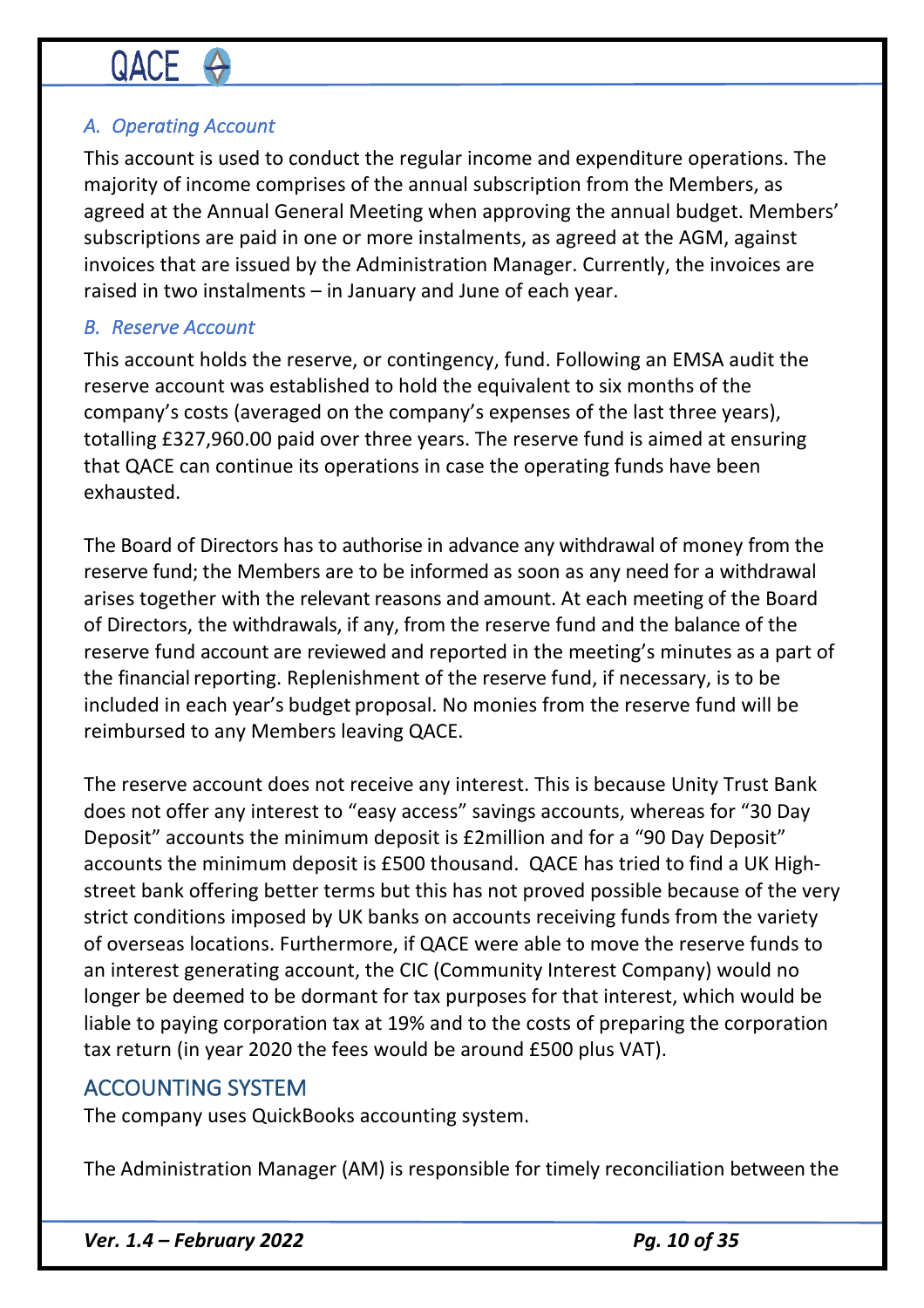cash entries made in the accounting system, transactions made through the bank account, and explanation of any differences e.g. other transactions that have not yet registered in either system. The AM will verify that voided cheques, if returned, are appropriately defaced and filed. The AM will investigate any cheques that are outstanding over three months. The AM will attach the completed bank reconciliation to the applicable bank statement, along with all documentation. The reconciliation report will be reviewed, approved, dated, and initialled by the Company Secretary.

# CREDIT CARD POLICY AND CHARGES

All staff members who are authorised to carry a QACE credit card will be held personally responsible in the event that any charge is deemed personal or unauthorised. Unauthorised use of the credit card includes personal expenditures of any kind; expenditures which have not been properly authorised; meals, entertainment, gifts or other expenditures which are prohibited by budgets, laws, and regulations, and the entities from which QACE receives funds.

Full receipts for all credit card charge (not just credit card slips) will be given to the AM within three weeks of the purchase along with proper documentation. The AM will verify all credit card charges (apart from their own) with the monthly statements. The Company Secretary will approve the AM's credit card charges. A copy of all receipts will be attached to the monthly credit card statement. Differences will be investigated and if necessary, reimbursed by the credit card holder.

## PAYMENTS PROCEDURE

The AM receives all invoices and claims for reimbursements and enters them into the accounting system. The AM verifies the procedural and informational correctness of all the invoices and reimbursement claims; verifies against purchase / work orders; seeks clarifications/corrections if necessary; when all are found in order, the AM submits the invoice / reimbursement for payment, all within 10 working days from the date of receipt.

The Company Secretary verifies the validity of the invoice / payment claim and, if satisfied, authorises the bank to release the payment, within 10 days of the submission by the AM.

## QACE ASSETS REGISTER

The AM maintains the QACE Assets Register, documenting items of property belonging to QACE, their purchase date and price, model number and serial number as appropriate, their quantity and where they are located.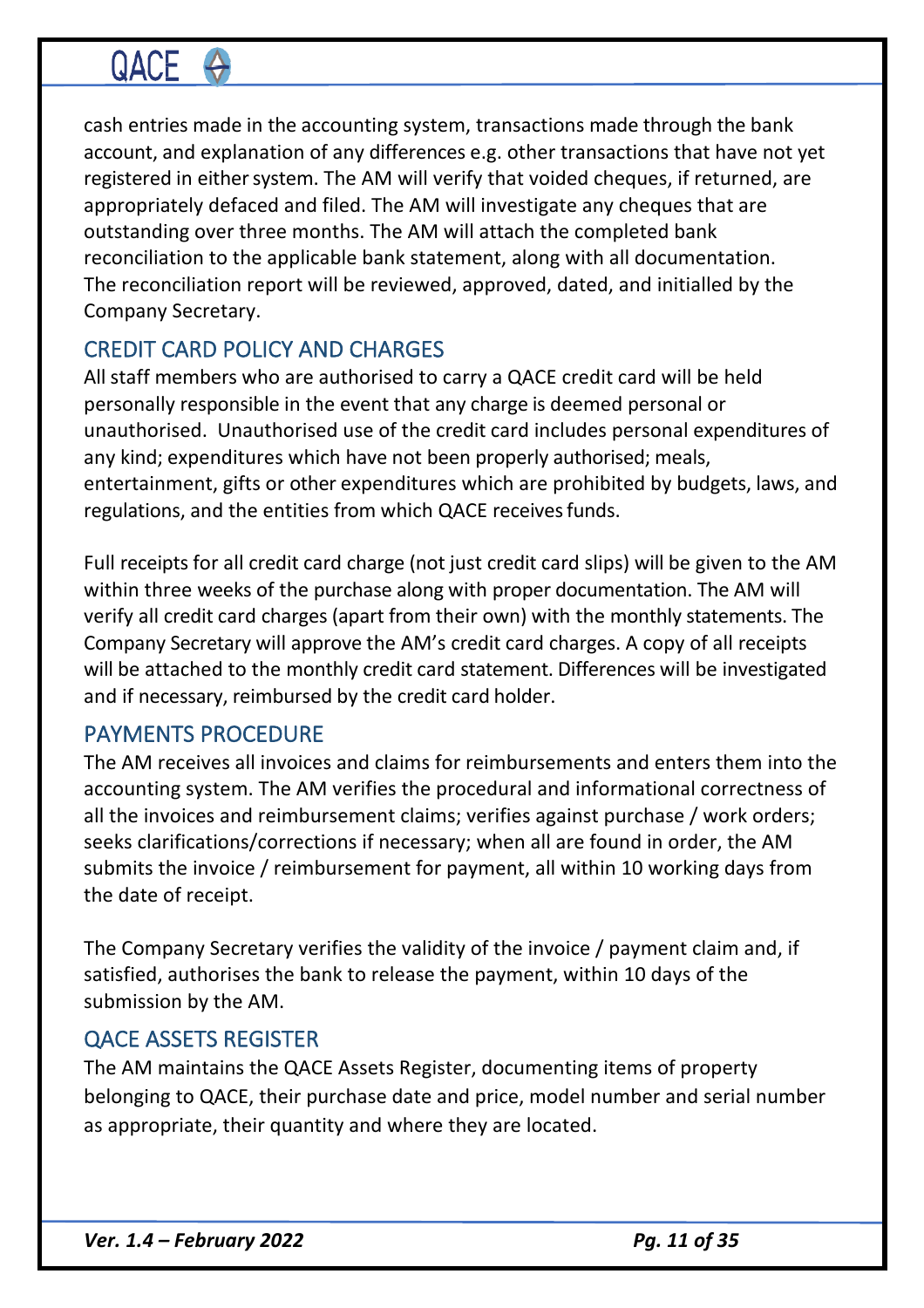# PROCESS A03 – BUDGET MANAGEMENT

# PURPOSE

This process is to ensure the planning and timely delivery of the QACE budget.

# APPLICATION

This process applies to the Board of Directors, Company Secretary and the Members.

# PRINCIPLE

QACE's budget is, normally, annual, covering the period  $1<sup>st</sup>$  January to  $31<sup>st</sup>$ December.

The Company Secretary is responsible for the preparation of the Budget. The Board of Directors is responsible for the review of the Budget. The Members are responsible for the Budget's approval at their Annual General Meeting and for paying their share of the agreed annual subscription in two instalments, in January and June.

## **REFERENCE**

Articles of Association Clauses 12.8, 12.9, 13.6.3, 19.1, 19.2, 19.4.

# PLANNING THE BUDGET

The Company Secretary will prepare a draft Budget to be presented to the Board in their meeting that is held in September or October. The draft Budget shall be based on the accounts for the current and the preceding years; on a prognosis for expenditure for the rest of the accounting year; and on any changes the Executive Secretary foresees or plans in the Work Plan.

The Directors may propose additional changes to the Budget at their Board meeting preceding the AGM. Based on the proceedings in the BoD meeting and afterwards, a revised Budget is prepared and advised to the Members as soon as possible after the September or October meeting.

The Members will review the proposed budget and process any clarifications with the Secretariat before the AGM Resolution for approval. The proposed budget will be presented to the Members at the AGM under the relevant agenda item.

The Members requested some years ago the setting up of a Financial Audit Committee (FAC). This Committee would be chaired by the President and made up of two Members and a Board nominated QACE Director. The FAC would be responsible for processing any clarifications regarding QACE accounting; the Income & Expenditure information that is provided after each Board Meeting; would be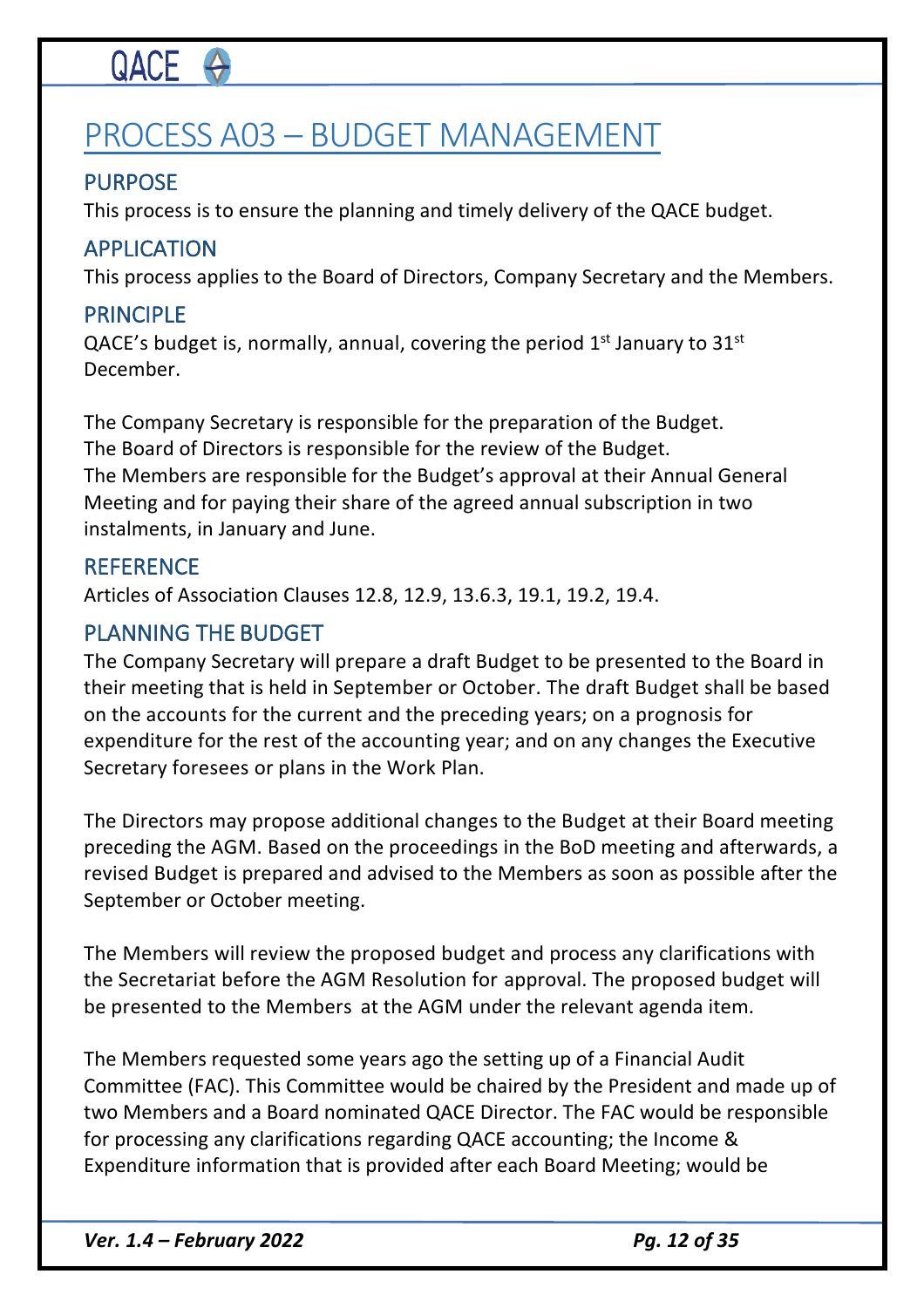responsible for the Reserve Fund; and would also review the proposed budget before its approval by the AGM. However, so far, the Members have not decided that there is a need to constitute the FAC.

The Members will approve the Budget for the forthcoming financial year in accordance with AoA Articles 13.6.3 and 19, if thought fit.

The Directors will consider the approved Budget in their meeting subsequent to the AGM (normally in January) to confirm that the Budget is consistent with the decided Work Plan.

If, in the opinion of the Directors, it will not be possible to complete the decided Work Plan within the approved Budget and available QACE funds, the Directors shall consider and eventually call for an EGM to seek approval for a revised Budget.

### RECORDS

Board Meeting minutes Annual General Meeting minutes and AGM Resolution Annual Work Plans Annual Budgets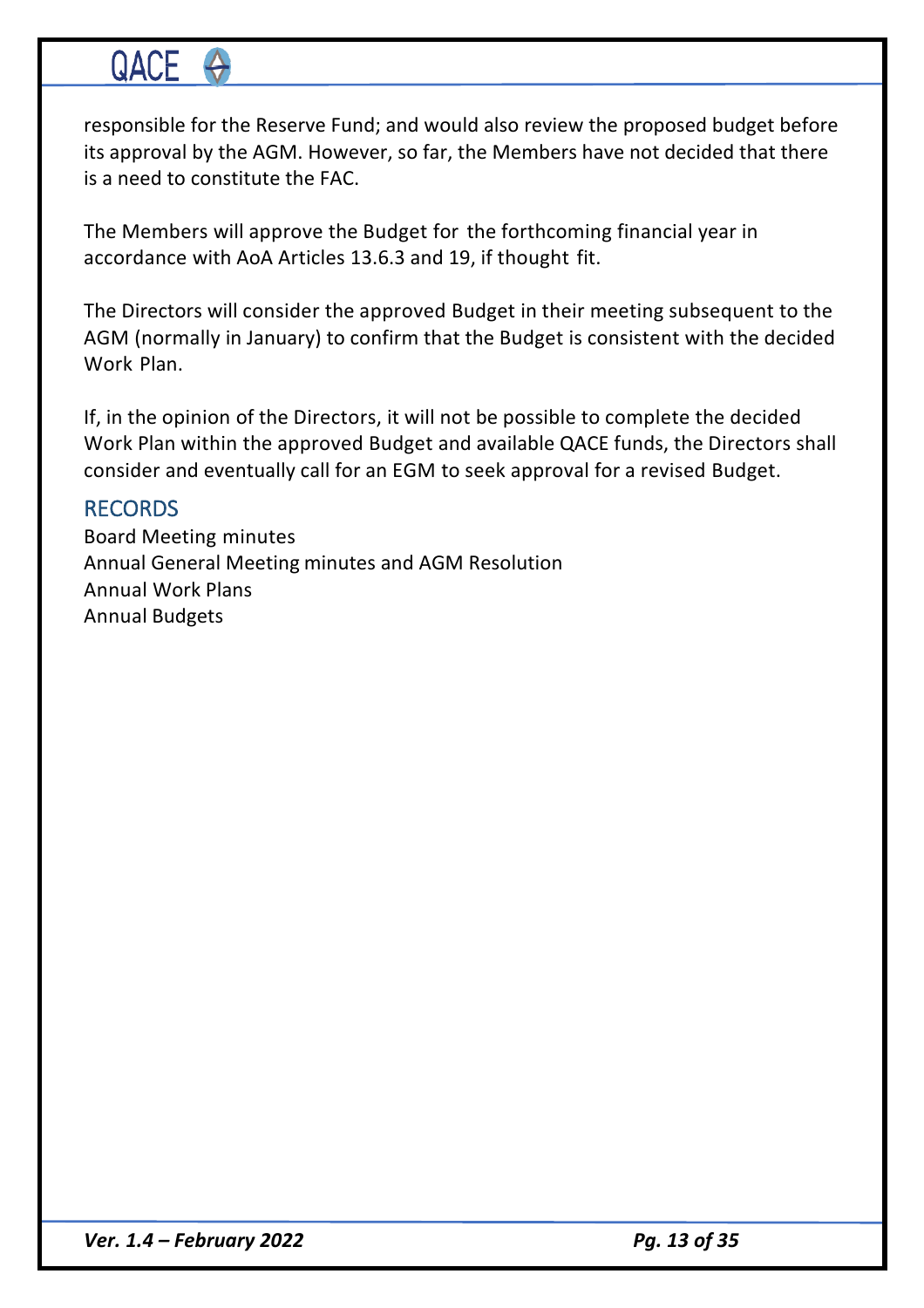# PROCESS A04 – TRAVEL MANAGEMENT

# PURPOSE

This process is to ensure fair treatment of all eligible travels for QACE business. This takes account of health and safety aspects of travels.

### APPLICATION

This process applies to all travellers on business duty for QACE – the Executive Secretary, the Company Secretary, the Administration Manager, the Chairman and the Directors of the Board and the contracted Assessors. This process does not apply to Members of QACE.

### PRINCIPLES

This process implements an appropriate travel accountability framework in keeping with modern travel practices. The principles are based on trust, flexibility, and transparency for the reimbursement of fair and reasonable costs for travellers on business.

For booking flights and accommodation (excluding accommodation in London) QACE travellers have the choice of: (a) making their own booking; (b) using the corporate travel company Gray Dawes Travel (reservations@gdg.travel tel:+44 8448553700; quoting account "0000Q00200"); or (c) requesting the Administration Manager to make the booking.

For arranging accommodation in London, QACE travellers need to do this through the Administration Manager.

### **DEFINITIONS**

**Accommodation:** Commercial accommodation, lodging facilities such as hotels, motels, or corporate residences where the traveller does not normally reside.

**Declaration:** a written statement signed by the traveller attesting to and listing the expenses for paymentwithout receipt.

**Economy Class:** the standard class of air travel, including discount fares for a ticket that is possible to redeem its value in case of cancellation and to change flights as necessary.

**Incidental expense allowance:** an allowance to cover the costs of items attributed to travel status for which no other reimbursement is provided in the process.

**Receipt:** an original document or facsimile showing the date and amount of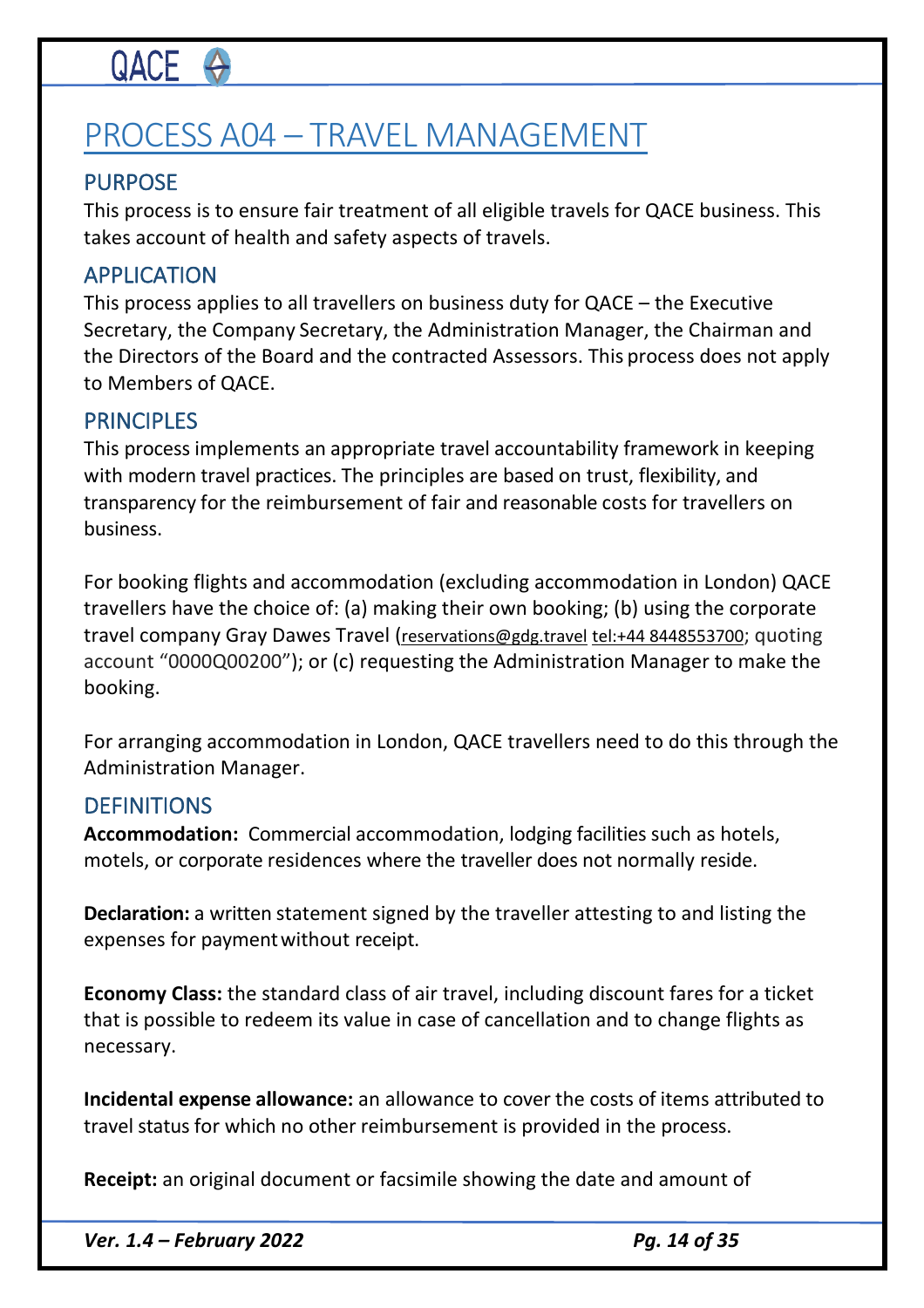expenditure paid by the traveller.

**Travel status:** occurs when a traveller is on authorised QACE travel.

**Traveller:** a person who is authorised to travel on QACE business.

## AUTHORISATION

The Executive Secretary, the Company Secretary, the Administration Manager and Directors of the Board have blanket authority to travel for QACE business.

Contracted Assessors will be authorised by the Executive Secretary to travel for QACE business.

## **INSURANCE**

Employees and Directors travelling on QACE business will be provided with protection, subject to the terms and conditions of the Injury and Travel Insurance policy that is purchased annually by QACE.

## TRAVEL FORMS AND RECEIPTS

The QACE Travel Expenses Form (see Annex 1 for template) shall normally be used. If not feasible a similar format may be used that provides all pertinent information in legible writing and the total travel expenses either in GBP (pounds sterling) or Euros.

In general, all expenses will be reimbursed based on original or facsimile receipts. A personal declaration may replace the receipt where the traveller indicates the receipt was lost, accidentally destroyed, or unobtainable.

The travel expenses form with receipts is to be submitted electronically as a single scanned document.

## TRAVEL EXPENSES

#### *A. Transportation*

The selection of transportation will be based on cost, duration, convenience, safety, and practicability.

The standard for air travel is business class for flights of four (4) hours or more. For flights of less than four (4) hours, economy class tickets (redeemable/changeable) should be used. If a business class ticket is comparable in price and no more than 20% above an economy class ticket (redeemable/changeable), then a business class ticket may be used.

The standard when travelling by train or ship is first class, if reasonable and practical in longer trips. For shorter trips, say, airport shuttle, economy class should be used.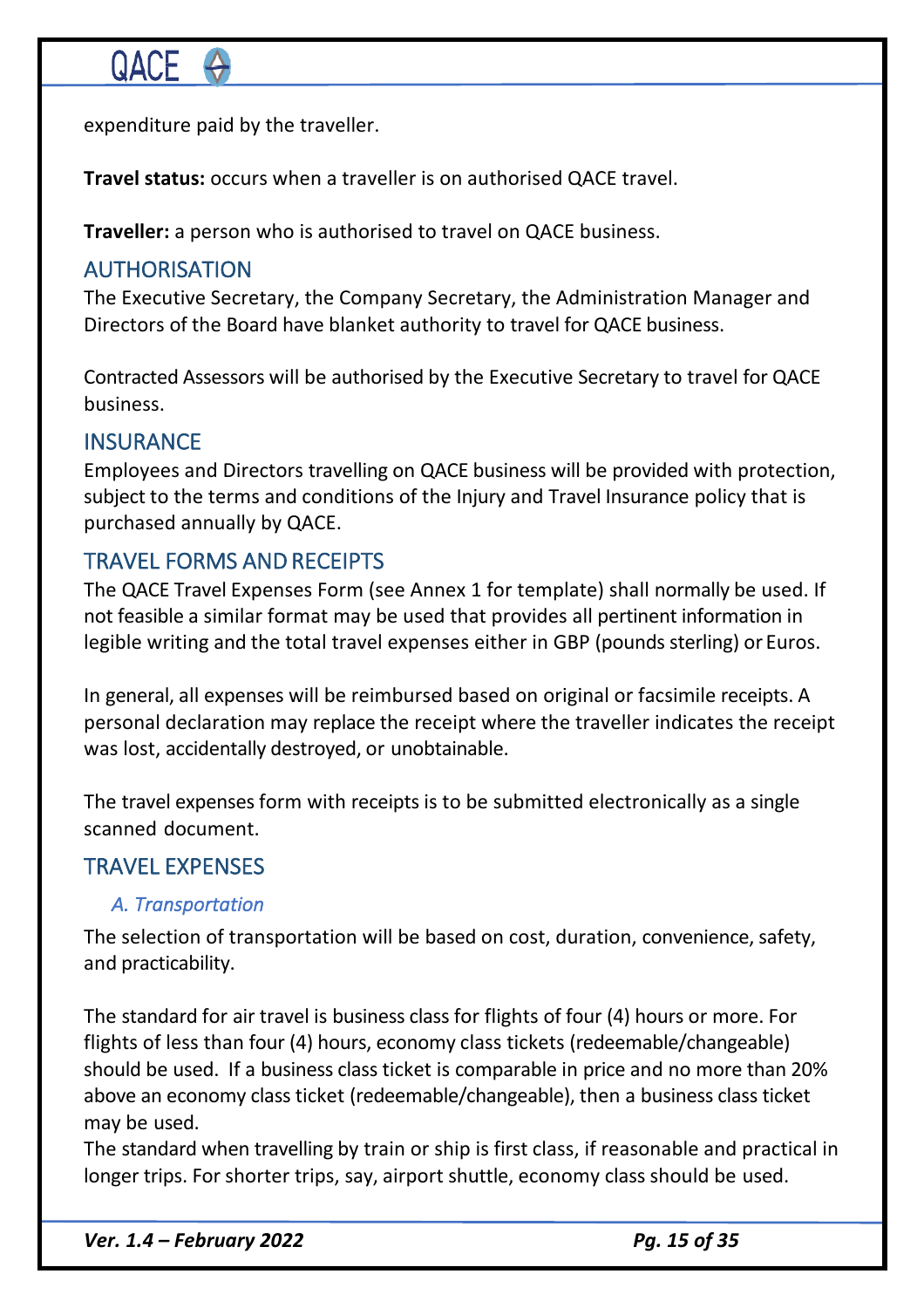When a taxi or rental car becomes necessary to reach a destination, expenses will be reimbursed based on receipts.

Where safety is of concern, a taxi or car driver should be used. Travelers using a private car will be reimbursed by mileage allowance in accordance with local national government tax rules, or rates from an established institution.

### *B. Accommodation*

The standard for accommodation is the regular business standard for the area, considering safety, convenience of location, and reasonable comfort. In outlying areas, hotels or residences with price agreements with host companies or travel agencies should normally be used.

## *C. Meals*

The actual and reasonable meal expenses will be reimbursed based on receipts. Individuals are responsible to pay for their spouses or family attendance at dinners.

### *D. Additional business expenses*

The traveller will be reimbursed for business expenses not otherwise covered, such as telephone calls, photocopies, faxes, internet connections, visas, and changes to travel arrangements. The traveller will also be reimbursed for service charges/fees and reasonable expenses such as: Automated Banking Machines use; credit/debit card use; and, foreign currency exchange expenses/commission.

### *E. Incidental expense allowance*

A traveller can claim an allowance of GBP £5.00 per day for incidental expenses that are not otherwise provided by this process, using section "F" of the QACE Travel Expenses Form.

### *F. Currency exchange:*

All travel expenses will be reimbursed in either GBP (pounds sterling) or in a European currency. The costs incurred to convert reasonable sums of money to foreign currency and/or reconvert will be reimbursed based on receipts. Otherwise, conversion from different currencies to GBP or Euros must be done using the exchange rate website and the sequence shown below:

#### https://www.xe.com

- 1) Go to "tools" on the top of the page
- 2) Click on "Historical Currency Rate"
- 3) Choose the currency and the date (use the last day of the trip; for airfares use the day of purchase)
- 4) Refer to the GBP or Euro and use the third column, which says "units per"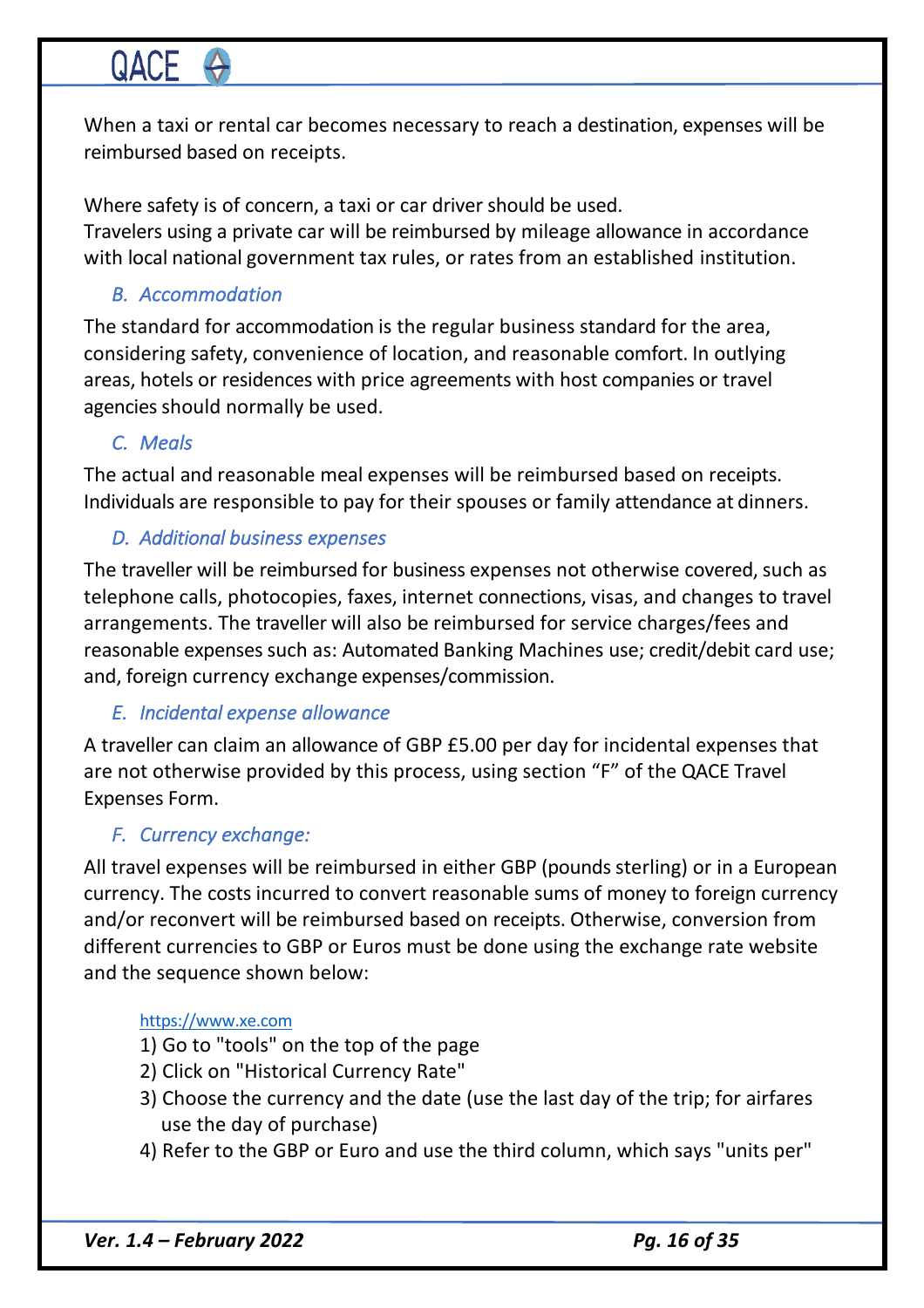### *G. Submission/Reimbursement of Expense Claims*

All travellers will endeavour to submit travel Expense Forms to the Administration Manager within 15 working days of the end of the travel period. The Administration Manager and the Company Secretary will endeavour to reimburse travellers within 20 working days of receiving the correctly completed form.

### RECORDS

Electronic signed copies of the Travel Expense Forms with receipt enclosures.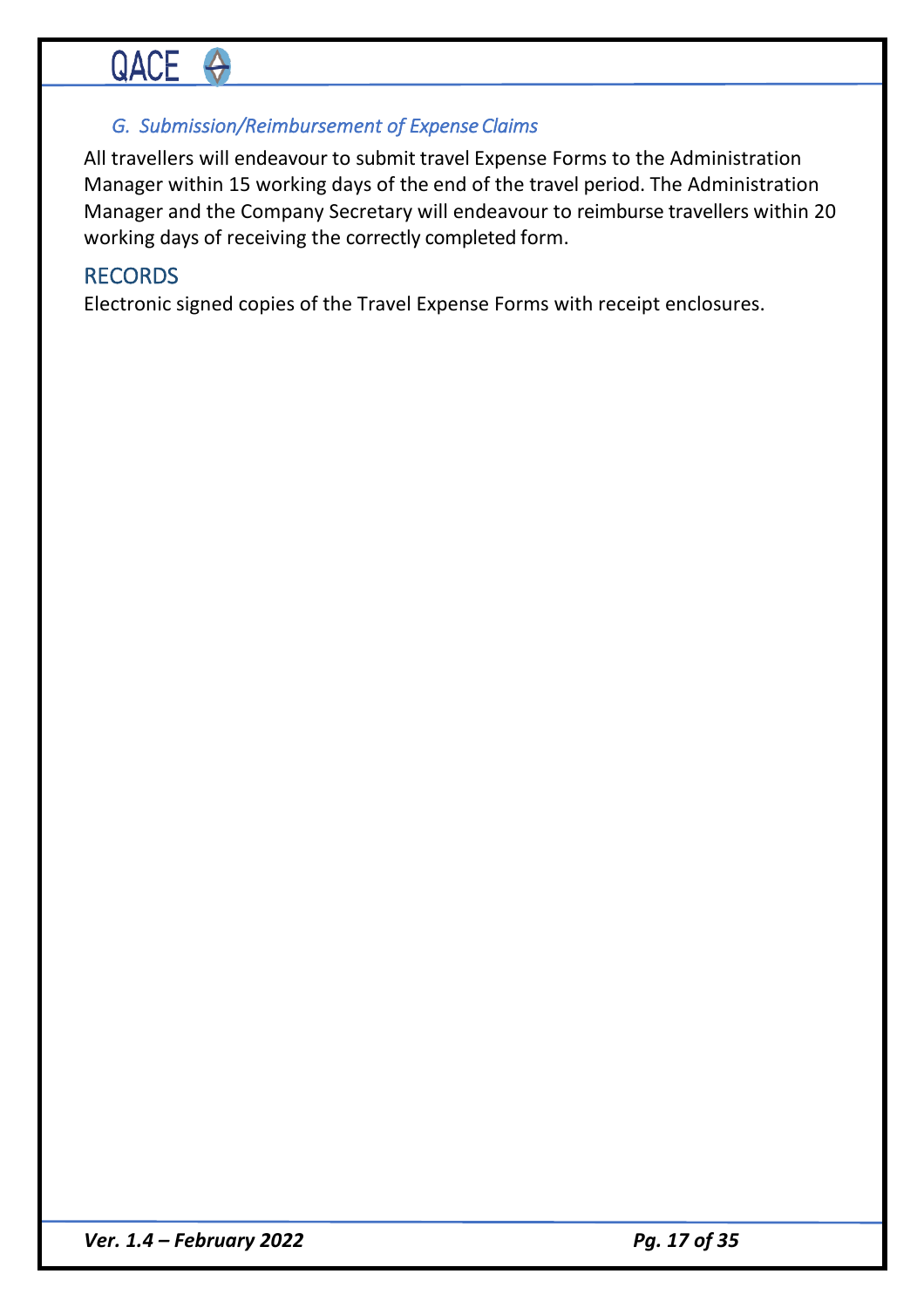# ANNEX 1

QACE O

# **QACE**

# QACE Travel Expenses Sheet

|                                                   | <b>UNCL THATCL LAPCHSES SHEET</b> |                                 |   |      |              |                                |    |                                                                                                                       |   |              |
|---------------------------------------------------|-----------------------------------|---------------------------------|---|------|--------------|--------------------------------|----|-----------------------------------------------------------------------------------------------------------------------|---|--------------|
| NAME:                                             |                                   |                                 |   |      |              |                                |    |                                                                                                                       |   |              |
| <b>ASSIGNMENT:</b>                                |                                   |                                 |   |      |              |                                |    | Instructions: Please Insert all expenses into the correct                                                             |   |              |
| VENUE:                                            |                                   |                                 |   |      |              |                                |    | section. The Red Tabs in the corner of a box are prompts to                                                           |   |              |
| DATES:                                            |                                   | To                              |   |      |              |                                |    | help you put in the right information. Please can you only<br>fill in the fields with a white background. Please send |   |              |
| No of Pages                                       |                                   | $1$ of                          |   |      |              |                                |    | scanned receipts with a signed and dated print out of the                                                             |   |              |
|                                                   |                                   |                                 |   |      |              | you to add your recipt number. |    | sheet. The second other column is for a second 'other'<br>currency or use of QACE credit card. The R colloum is for   |   |              |
|                                                   |                                   |                                 |   |      |              |                                |    |                                                                                                                       |   |              |
|                                                   |                                   | <b>EXCHANGE RATE 1 GBP = 1.</b> |   |      | R            | Euro                           | R. | <b>GBP</b>                                                                                                            | R | <b>OTHER</b> |
| A. Travel                                         | <b>Discription</b>                |                                 |   |      |              |                                |    |                                                                                                                       |   |              |
| Flight tickets (receipt)                          |                                   |                                 |   |      |              |                                |    |                                                                                                                       |   |              |
| Train tickets (receipt)                           |                                   |                                 |   |      |              |                                |    |                                                                                                                       |   |              |
| Train tickets (receipt)                           |                                   |                                 |   |      |              |                                |    |                                                                                                                       |   |              |
| Transport to airport                              |                                   |                                 |   |      |              |                                |    |                                                                                                                       |   |              |
| Transp from airport Pick-up by car2x 17km * 0.48p |                                   |                                 |   |      |              |                                |    |                                                                                                                       |   |              |
|                                                   |                                   |                                 |   |      |              |                                |    |                                                                                                                       |   |              |
| <b>B.</b> Hotel                                   |                                   |                                 |   |      |              |                                |    |                                                                                                                       |   |              |
| Accommodation                                     |                                   |                                 |   |      |              |                                |    |                                                                                                                       |   |              |
| Food                                              |                                   |                                 |   |      |              |                                |    |                                                                                                                       |   |              |
| Food                                              |                                   |                                 |   |      |              |                                |    |                                                                                                                       |   |              |
| Food                                              |                                   |                                 |   |      |              |                                |    |                                                                                                                       |   |              |
| Other refundable hotel expenses (laundry, etc)    |                                   |                                 |   |      |              |                                |    |                                                                                                                       |   |              |
| Telephone / Communications                        |                                   |                                 |   |      |              |                                |    |                                                                                                                       |   |              |
| Telephone / Communications top-up charges         |                                   |                                 |   |      |              |                                |    |                                                                                                                       |   |              |
| Cell phone/SMS charges                            |                                   |                                 |   |      |              |                                |    |                                                                                                                       |   |              |
|                                                   |                                   |                                 |   |      |              |                                |    |                                                                                                                       |   |              |
| <b>C.</b> Local Transport                         |                                   |                                 |   |      |              |                                |    |                                                                                                                       |   |              |
| Taxi w/rec.                                       |                                   |                                 |   |      |              |                                |    |                                                                                                                       |   |              |
| Taxi                                              |                                   |                                 |   |      |              |                                |    |                                                                                                                       |   |              |
| Taxi                                              |                                   |                                 |   |      |              |                                |    |                                                                                                                       |   |              |
| Taxi                                              |                                   |                                 |   |      |              |                                |    |                                                                                                                       |   |              |
| Taxi                                              |                                   |                                 |   |      |              |                                |    |                                                                                                                       |   |              |
| Bus/subw                                          |                                   |                                 |   |      |              |                                |    |                                                                                                                       |   |              |
| Rate: ------ /km<br>Private car                   |                                   |                                 |   |      |              |                                |    |                                                                                                                       |   |              |
|                                                   |                                   |                                 |   |      |              |                                |    |                                                                                                                       |   |              |
| D. Other expenses                                 |                                   |                                 |   |      |              |                                |    |                                                                                                                       |   |              |
| MISC - various receipts                           |                                   |                                 |   |      |              |                                |    |                                                                                                                       |   |              |
|                                                   |                                   |                                 |   |      |              |                                |    |                                                                                                                       |   |              |
|                                                   |                                   |                                 |   |      |              |                                |    |                                                                                                                       |   |              |
| E. Exchange/credit charges                        |                                   |                                 |   |      |              |                                |    |                                                                                                                       |   |              |
| Cash withdrawal fee                               |                                   |                                 |   |      |              |                                |    |                                                                                                                       |   |              |
| Loss on exchange                                  |                                   |                                 |   |      |              |                                |    |                                                                                                                       |   |              |
|                                                   |                                   |                                 |   |      |              |                                |    |                                                                                                                       |   |              |
| F. Incidental expences -- No of Day               |                                   | at                              | £ | 5.00 |              |                                |    |                                                                                                                       |   |              |
| NOTE: Items with "*" receipts misplaced.          |                                   |                                 |   |      |              |                                |    |                                                                                                                       |   |              |
|                                                   |                                   |                                 |   |      |              | Euro                           |    | Pounds                                                                                                                |   | Other        |
| Total                                             |                                   |                                 |   |      |              | € 0.00                         |    | £0.00                                                                                                                 |   | 0.00         |
| <b>Exchange rates of currencies to GBP</b>        |                                   |                                 |   |      |              |                                |    | £1.00                                                                                                                 |   | 0.00         |
| <b>Total expenses in GBP</b>                      |                                   |                                 |   |      |              | #DIV/0!                        |    | £0.00                                                                                                                 |   | #DIV/0!      |
| Total in single currency                          |                                   |                                 |   |      |              |                                |    | #DIV/0!                                                                                                               |   |              |
|                                                   |                                   |                                 |   |      |              |                                |    |                                                                                                                       |   |              |
|                                                   |                                   |                                 |   |      |              |                                |    |                                                                                                                       |   |              |
| <b>Balance due to Employee</b>                    |                                   |                                 |   |      | $\mathbf 0$  |                                |    |                                                                                                                       |   |              |
| <b>Payment in Other</b>                           |                                   |                                 |   |      | $\mathbf{0}$ |                                |    |                                                                                                                       |   |              |
| <b>Total EXPENSES IN GBP</b>                      |                                   |                                 |   |      | $\mathbf 0$  |                                |    |                                                                                                                       |   |              |
|                                                   |                                   |                                 |   |      |              |                                |    |                                                                                                                       |   |              |
|                                                   |                                   |                                 |   |      |              |                                |    |                                                                                                                       |   | v.June 2015  |
|                                                   |                                   |                                 |   |      |              |                                |    |                                                                                                                       |   |              |
|                                                   |                                   |                                 |   |      |              |                                |    |                                                                                                                       |   |              |
|                                                   |                                   |                                 |   |      |              |                                |    |                                                                                                                       |   |              |
|                                                   |                                   |                                 |   |      |              |                                |    |                                                                                                                       |   |              |
|                                                   |                                   |                                 |   |      |              |                                |    |                                                                                                                       |   |              |

*Ver.* 1.4 – *February* 2022 *Pg. 18 of 35*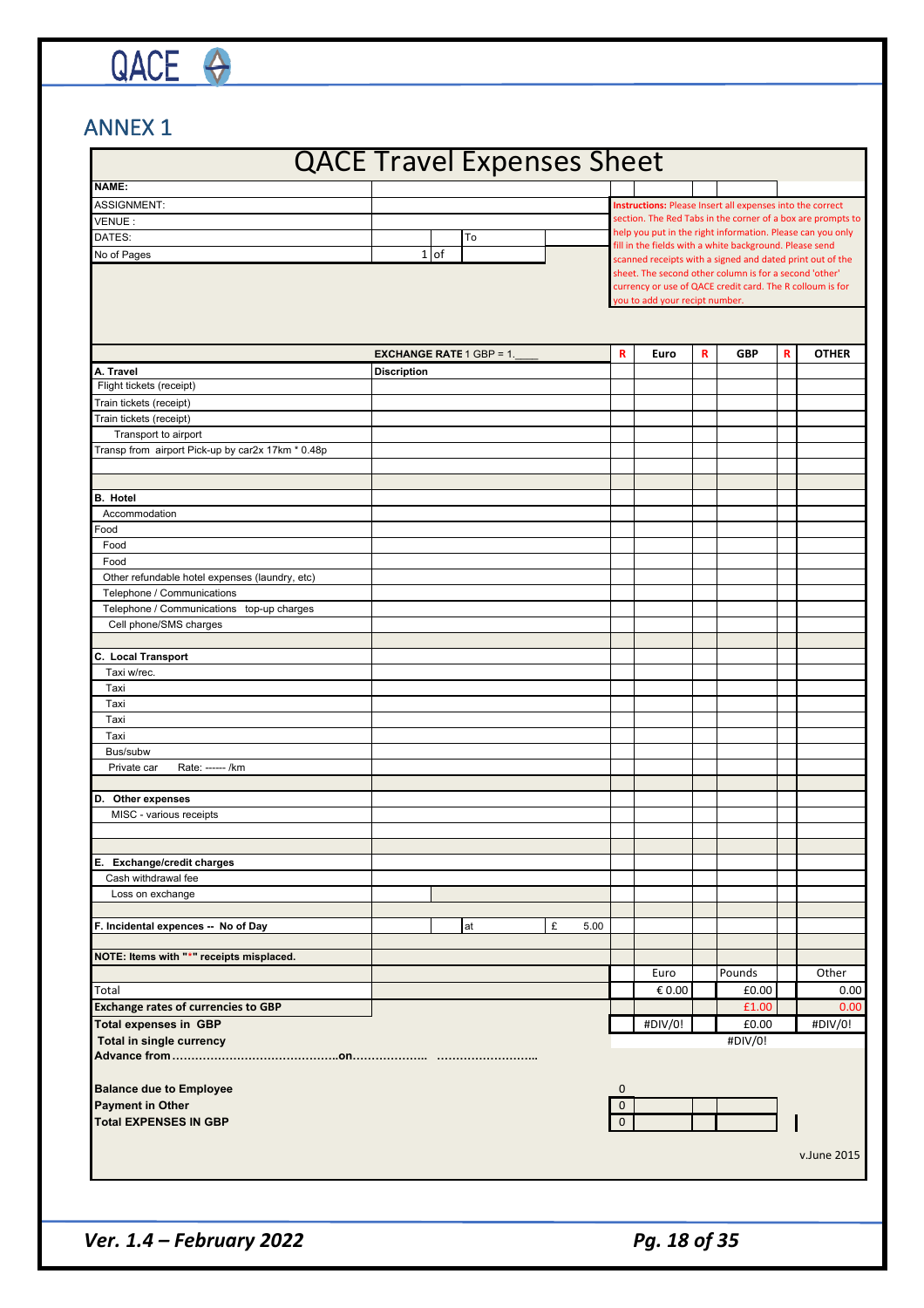# PROCESS A05 – SICKNESS & SICK PAY MANAGEMENT

## PURPOSE

This process ensures fair treatment of QACE Employees during their sickness.

### APPLICATION

This process applies to all QACE employees – the Administration Manager, the Executive Secretary and the Company Secretary.

This process does not apply to contracted Assessors, the Members and the Board of Directors.

### PRINCIPLE

For the purposes of this process, the Company Secretary is the Company's responsible officer to whom the Executive Secretary and the Administration Manager shall report to, while the Executive Secretary is the Company's responsible officer to whom the Company Secretary shall report to.

#### SICKNESS ABSENCE

If an Employee is absent from work due to sickness or for any other reason, he/she, or someone on his/her behalf, must inform the responsible officer of the Company as soon as possible on the first day of the absence. The reason and the expected duration of the absence shall be given. The Employee shall keep the Company regularly informed if his/her absence continues beyond the first day.

If the Employee's absence from work is due to sickness or injury and continues for a period exceeding seven consecutive calendar days, the Employee shall provide the Company with a Statement of Fitness for Work ('fit note') from his/her GP/other treating doctor as soon as possible after the seventh day of absence and weekly after that. The Employee must keep the Company informed on a regular basis of his/her progress and of the expected date of return to work.

#### RETURN TO WORK

The Employee on his/her return to work will be required to provide a selfcertification form, which shall be completed, signed and returned to the Company.

#### SICK PAY

The Employee may, at the Company's sole and absolute discretion, receive sick pay during any period of absence due to sickness or injury, in accordance with the provisions of this Process. This is subject to the Employee's compliance with the provisions of his/her Contract of Employment and of the Company's Sickness and Sick Pay Process, as set out in this document and as amended from time to time.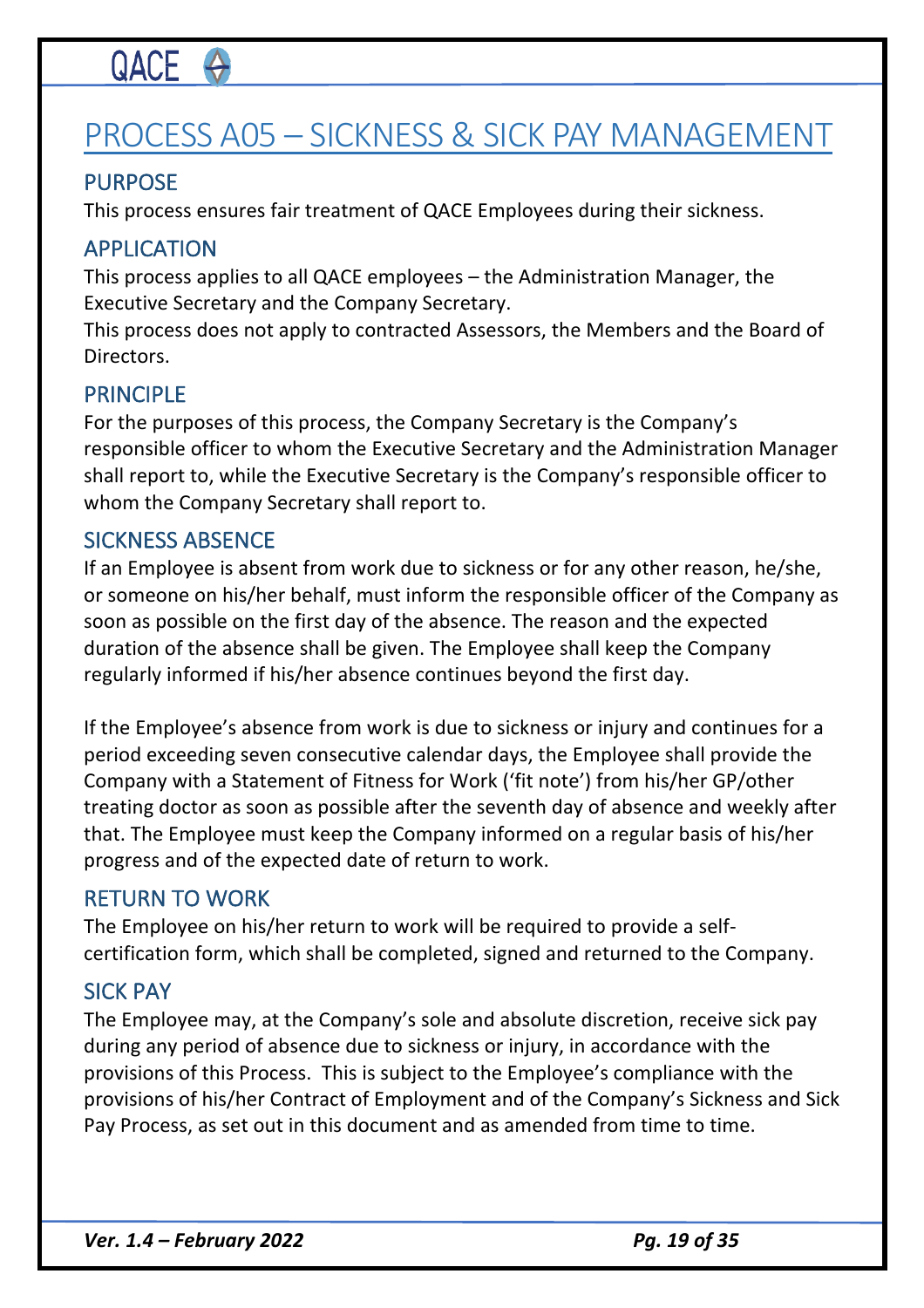During absence due to sickness in any twelve-month period, the Company may, at its discretion, pay the Employee full pay at his/her normal basic salary on the following basis:

- 4-weeks' salary when the Employee has less than 12-months continuous service (excluding any probationary period);
- 13-weeks' salary when the Employee has over 12-months but less than 3 years' continuous service (excluding any probationary period);
- 26-weeks' salary when the Employee has over 3-years' continuous service (excluding any probationary period), subject to the Employee complying with the notification and certification requirements set out in his/her Contract of Employment and in this Process.

The payment of any full pay during sickness absence, as set out above, will be inclusive of any Statutory Sick Pay (SSP) to which the Employee is entitled.

The employee shall receive only the SSP, for the period exceeding the above limits, If the sickness absence exceeds the above periods.

The employee's qualifying days for SSP purposes are his/her normal working days. Any entitlement to SSP is subject to the Employee meeting the necessary eligibility requirements. For the avoidance of any doubt the Employee shall not be entitled to receive sick pay, other than SSP (subject to eligibility), during any probationary period that is applicable to his/her employment.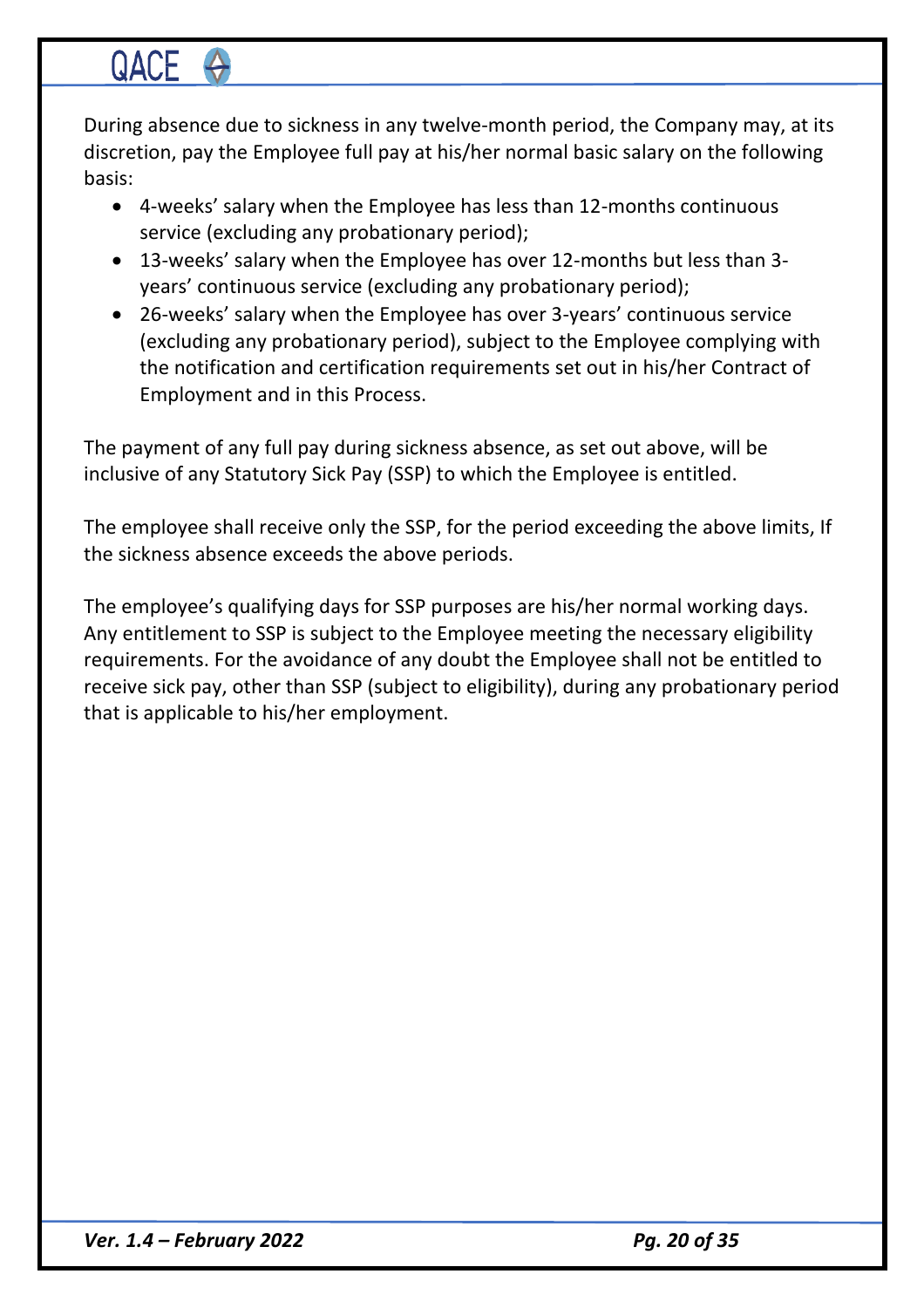# PROCESS A06 – DISCIPLINE MANAGEMENT

# PURPOSE

This process ensures good standards of conduct from its employees, together with satisfactory standards of work.

## APPLICATION

This process applies to all employees of QACE to address any misconduct or any failure to meet required standards of performance or attendance.

## PRINCIPLE

QACE will ensure that all sub-standard conduct and performance are dealt with fairly by giving adequate opportunity to the employees to present their position clearly, for QACE to arrive a fair and just resolution of the issue.

## PROCEDURE

Following any investigation, if there are grounds for disciplinary action, QACE (through the Company Secretary or the Chairman of the BoD, as appropriate) will write to the employee informing him/her of the alleged misconduct or alleged failure to meet required standards of performance / attendance (providing the Employee with any relevant documents and/or statements gathered during the investigation), which may give rise to disciplinary action being taken.

After the employee has had a reasonable time and opportunity to consider the allegations and the evidence and prepare his/her response, QACE will invite the employee to attend a disciplinary meeting convened by the Chairman or the Company Secretary or both, as appropriate, to discuss the matter. The employee may, if he/she wishes, be accompanied by a fellow worker or trade union official of his/her choice at any disciplinary hearing.

The purpose of the disciplinary hearing is to review the evidence and to enable the employee to state his/her case before a decision is made. After the disciplinary meeting, the employee will be informed of the decision in writing and his/her right to appeal against that decision. In cases of gross misconduct, the employee will normally be dismissed without notice or pay in lieu of notice.

If the employee is dissatisfied with any disciplinary decision affecting him/her, he/she may appeal to the Board of Directors the decision, within 5 working days of the original decision. Appeals shall be dealt with by a Committee appointed by the Board, as per Cl.18.1.3 of the AoA. The Committee shall consider the arguments for the appeal and make a full report to the Board with their recommendation. The Board decides on the appeal by ordinary resolution.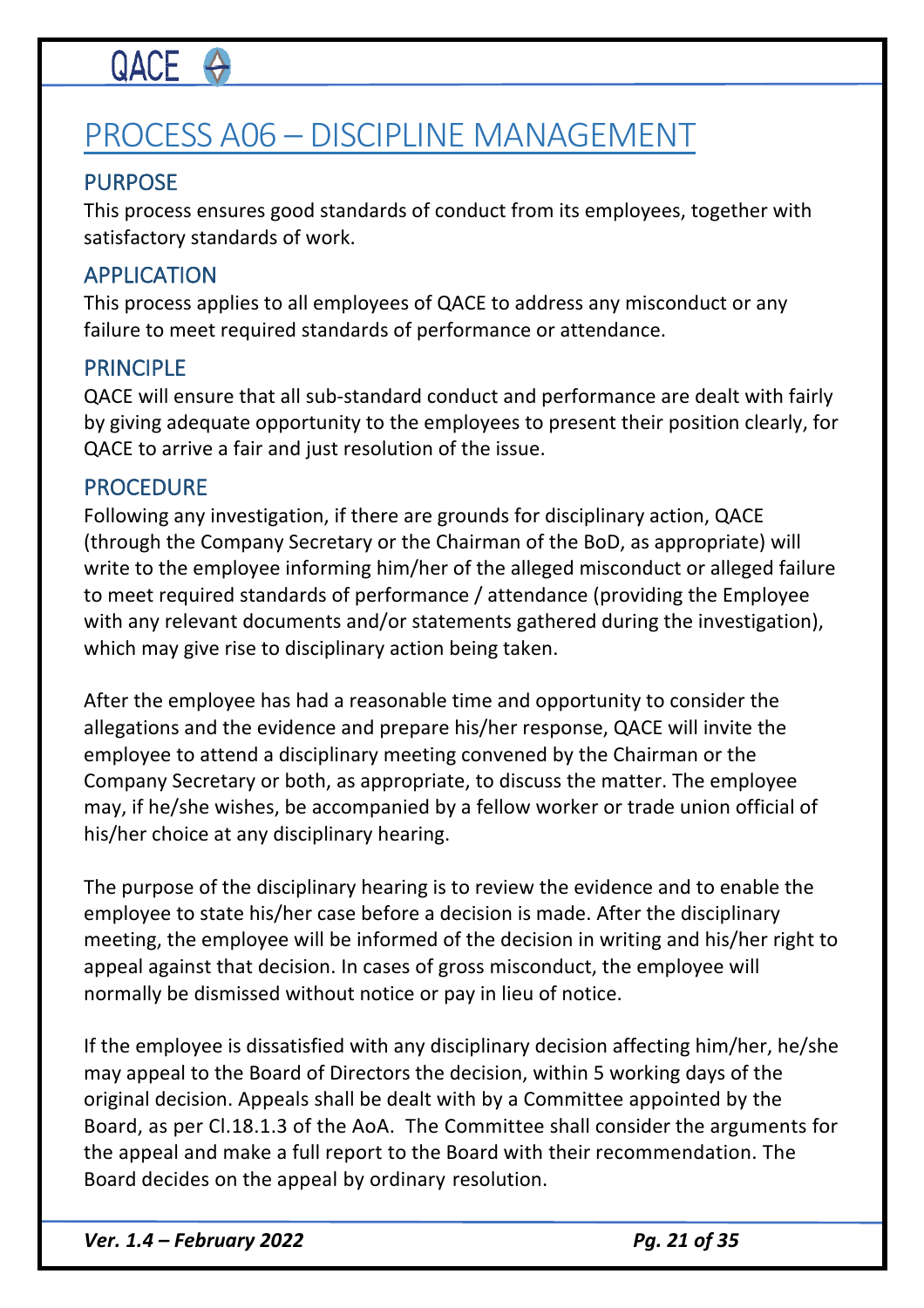# PROCESS A07 – GRIEVANCE MANAGEMENT

# PURPOSE

This process ensures fair redressal of grievances, if any, of QACE personnel.

## APPLICATION

This process is applicable to all employees, contracted Assessors and the Directors.

## PRINCIPLE

The object of the grievance process is to enable dealing with a grievance or complaint arising from the employment with QACE, within as short time as possible. An employee or a contracted Assessor or a Director can use this procedure freely and without prejudice to their position in the Company. Most grievances can be resolved quickly and informally through discussion with the Chairman. If this does not resolve the problem, the aggrieved person should follow the procedure below.

### PROCEDURE

Any grievance must be submitted in writing to the Chairman, with a copy to the Company Secretary. The written grievance should confirm that the employee is invoking the grievance procedure and should contain a brief description of the reasons for the grievance, including any relevant facts, dates, and names of individuals involved.

QACE will invite the employee to attend a disciplinary meeting convened by the Chairman or the Company Secretary or both, as appropriate, to discuss his/her grievance. At any of the meetings held under this procedure the employee may be accompanied by a fellow worker or a trade union official of his/her choice. During the meeting, if the employee has a companion, the companion may make representations to the enquirer and ask questions but should not answer questions on the employee's behalf. The employee may consult & confer privately with his/her companion at any time during the meeting.

After the meeting, QACE may carry out such further investigations and / or hold further grievance meetings such as it considers appropriate. The employee will be informed of the result of the investigation in writing, and what further action will be taken, where appropriate. If the Employee is not satisfied with the outcome of the grievance investigation, he/she can appeal to the Board of Directors against the decision in writing within 5 working days of being informed of the outcome of the grievance. Appeals shall be dealt with by a Committee appointed by the Board, as per Cl.18.1.3 of the AoA. The Committee shall consider the arguments for the appeal and make a full report to the Board with their recommendation. The Board decides on the appeal by ordinary resolution.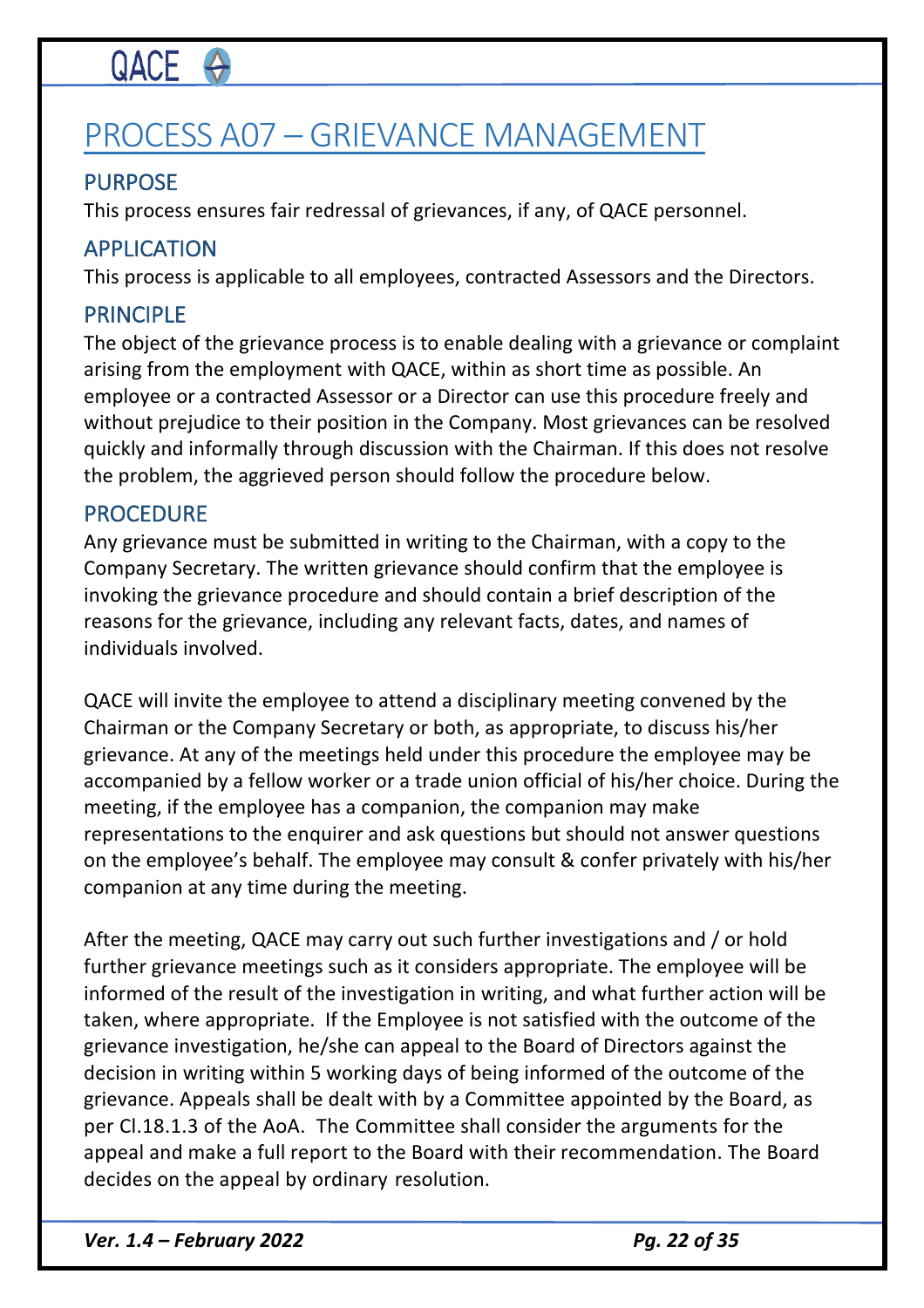# PROCESS A08 – DATA PROTECTION

# PURPOSE

This process ensures compliance with the EU General Data Protection Regulation (GDPR) and the UK's implementation of the GDPR, namely the Data Protection Act 1998 (the Act), when handling the personal data of QACE's stakeholders - employees, Directors, Members, Assessors, suppliers and other stakeholders.

# APPLICATION

This process applies to all persons in QACE, who process or use data of data subjects for administrative purposes and in order to carry out their function.

## PRINCIPLE

QACE holds and processes personal and other data of its stakeholders. Data is generally limited to name, address and contact details. In relation to employees; Directors; Members; and suppliers, data will also include banking information. Furthermore, employees' data will include information relevant to employment monitoring records.

There are principles set out in the Act / GDPR which in summary state that data shall:

- be processed fairly and lawfully;
- be obtained and retained for a specified and lawful purpose and shall not be processed in any manner incompatible with the purpose;
- be adequate, relevant and not excessive for the purpose;
- be accurate and up to date;
- not be kept for longer than necessary for the purpose;
- be processed in accordance with the data subject's rights;
- be kept safe from unauthorised processing, and accidental loss, damage or destruction;
- not be transferred to a country outside the European Economic Area, unless that country has the equivalent levels of protection for personal data, except in specified circumstances; and
- be securely destroyed once the data cannot be justifiably retained.

## **RESPONSIBILITIES**

The Company Secretary, who acts on behalf of the Board of Directors, is responsible for:

- fully observing conditions regarding the fair collection and use of information;
- meeting QACE's legal obligations to specify the purposes for which information is used;
- collecting and processing relevant information, only to the extent that is required to fulfil operational needs and to comply with legal requirements;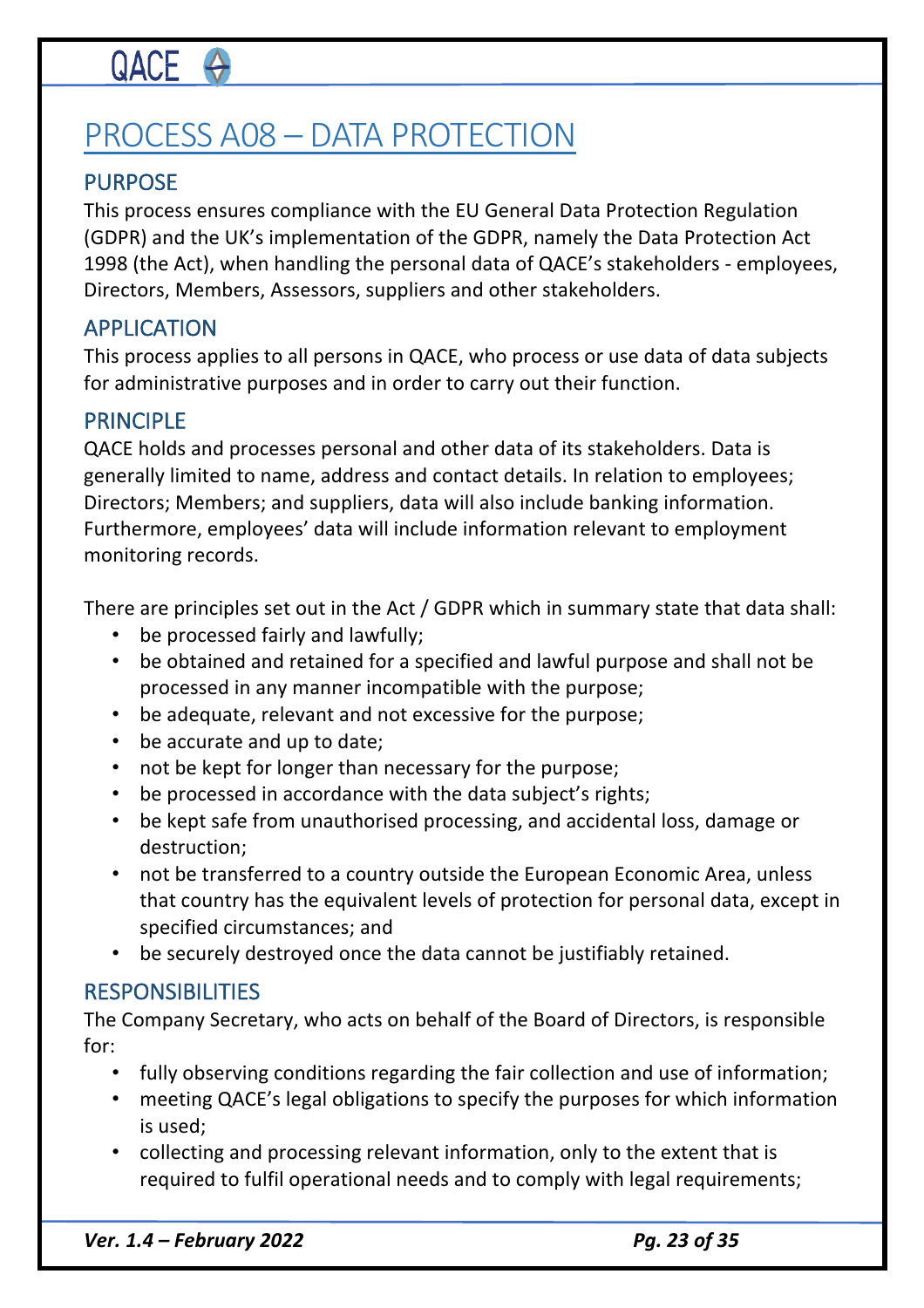- ensuring the quality of information used, including its accuracy;
- applying strict checks to determine the length of time that information is held;
- ensuring that the rights of the people for whom information is held are fully exercised under the Act;
- taking appropriate technical and organisational security measures to safeguard personal information;
- ensuring that personal information is not transferred abroad without suitable safeguards;
- ensuring that everyone managing and handling personal information in QACE fully understands that they are contractually responsible for following good practice in terms of protection; is adequately trained to do so; and is appropriately supervised.

All employees of QACE are responsible for compliance with the Act / GDPR.

# STORAGE AND RETENTION

Personal data in paper-based systems shall be kept in a locked filing cabinet, while data on electronic files shall be kept in a password protected laptop / computer / server.

Confidential paper documents should not be left on employees' desks unless being worked on. They must be kept in locked cabinets and draws.

All paper documents with sensitive information must be destroyed appropriately, i.e. by shredding, or, if required, by a professional disposal service.

All computers, laptops, memory sticks and CDs must be encrypted and have malware security.

All electronic devices, including personal laptops if any used for storing personal data, for QACE activities must be backed-up once a week, as a minimum.

All employees and external party user shall return all of QACE's assets in their possession upon termination of their employment, contract or agreement.

QACE will keep different types of information for differing lengths of time depending on legal and operational requirements. Please refer to QACE's Quality Manual, Process [Q11] Control of Records for details.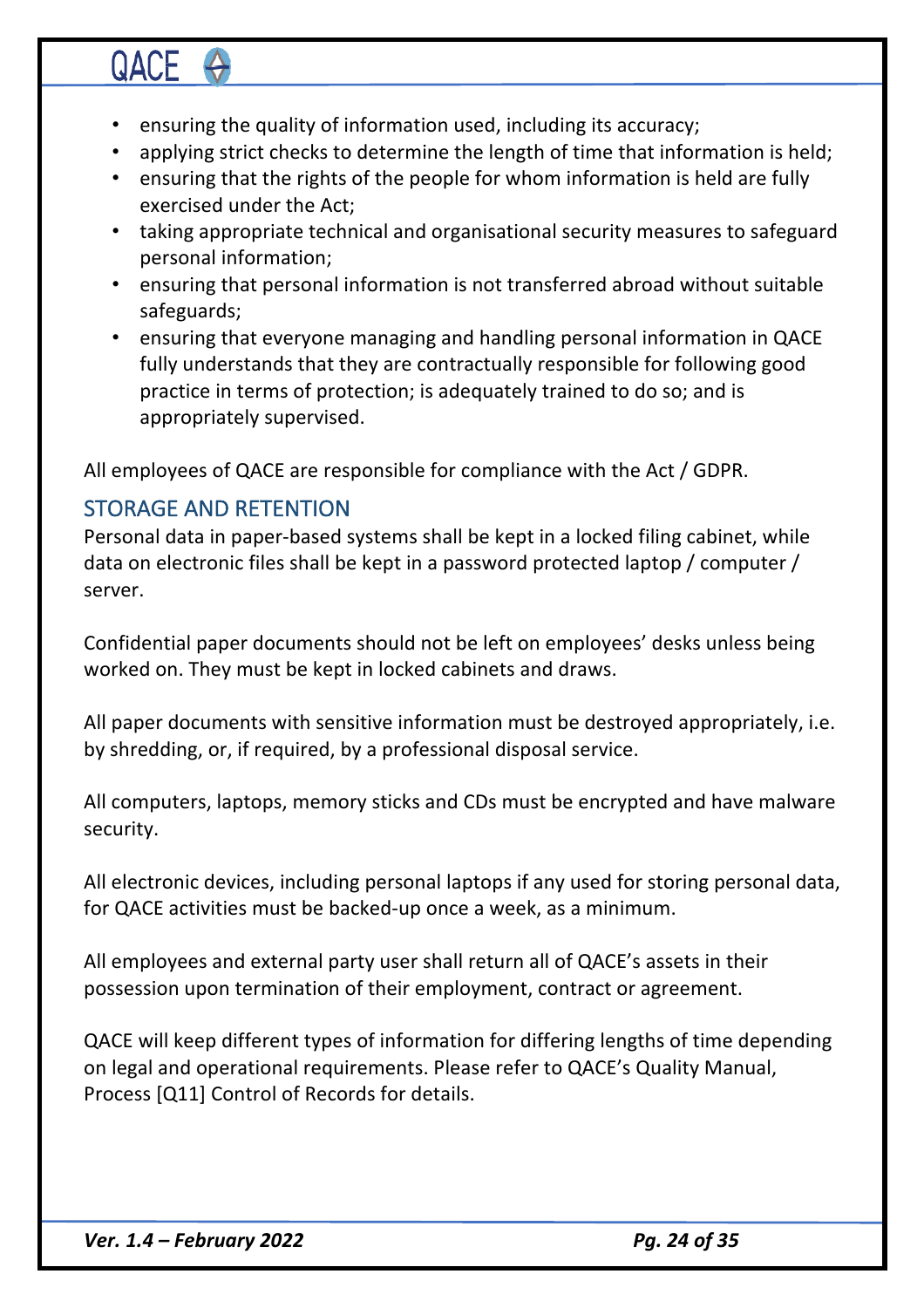# ACCESS TO INFORMATION, AMENDMENT AND ERASURE

Any employee, Director, Member and other data subjects have a right to:

- ask what personal information QACE holds on the data subject;
- ask what this information is used for:
- be provided with a copy of the information;
- be given details of the purposes for which QACE uses the information and any other persons or organisations to whom it is disclosed;
- require that any incorrect data held is corrected; and
- require that personal data is destroyed/erased

If it is felt by the data subject that any personal information held is incorrect, the individual may request that it be amended by contacting the Company Secretary. QACE must advise the individual within 21 days whether or not the amendment has been made.

## BREACH OF POLICY

Any deliberate or reckless breach of the policy will lead to disciplinary action. QACE is obliged to report any data breach to the data subject(s) concerned.

Any stakeholder who believes that QACE has breached any of the requirements of the Data Protection Act 1998 / GDPR should raise the matter with the Company Secretary. Alternatively, a complaint can be made to the Information Commissioner's Office, Wycliffe House, Water Lane, Wilmslow, Cheshire, SK9 5AF.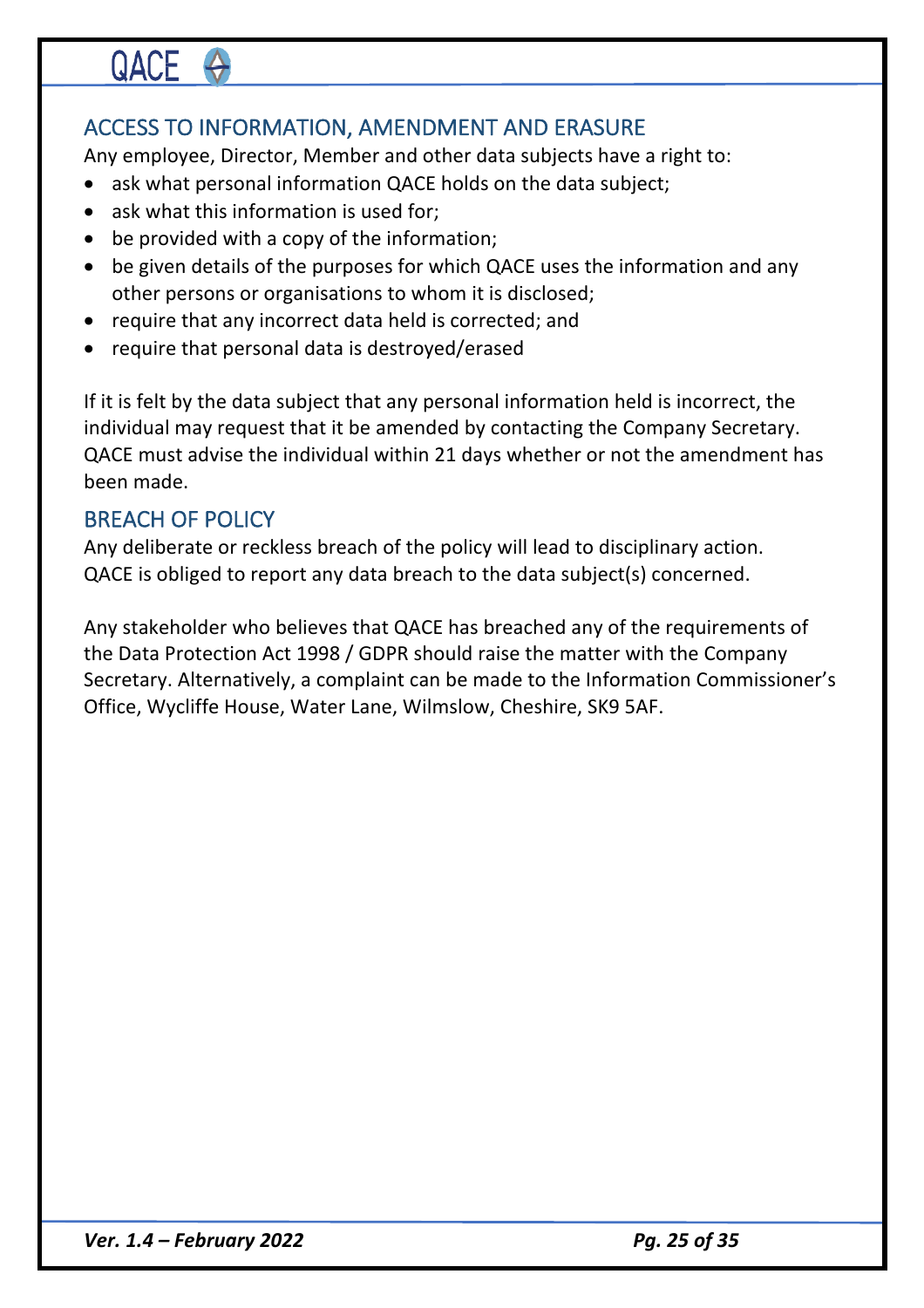# PROCESS A09 – EMPLOYEES' PERFORMANCE MANAGEMENT

### PURPOSE

This process is to ensure good work performance and to encourage its continual improvement from its employees.

### APPLICATION

This process applies to all employees of QACE.

### PRINCIPLE

QACE will ensure a fair appraisal of the work of its employees and arrive at a fair and just compensation.

## PROCEDURE FOR PROBATION APPRAISAL

New employees would normally be required to undergo a three-month probation. During this time, they will be monitored on conduct and on performance against the duties as described in the contract of employment.

At the end of the probation period, a meeting between the line Manager and the employee will be scheduled to discuss the Employee's performance. The conduct of the meeting will be recorded in a form, a template of which is shown as Annex 1.

Upon completion of the probation meeting and form, the Company Secretary will issue a letter to confirm the outcome of the meeting and the employment status of the employee.

## PROCEDURE FOR ANNUAL APPRAISAL OF EMPLOYEES

Once a year, around the month of July, each Employee will have an appraisal meeting to discuss his/her progress within the company. Employee appraisals for the Company Secretary and for the Executive Secretary will be conducted by the company's Chairman. The appraisal of the Administration Manager will be conducted by the Company Secretary, and if required also by the Executive Secretary. The appraisal meeting will be scheduled for a time that suits both parties and can be conducted remotely via a web call.

The objectives for assessing the employee's competency at his/her first appraisal meeting will encompass the duties as outlined in the employment contract. For subsequent appraisal meetings, the objectives will additionally include any that have been identified in the previous appraisal meeting. In either case, the relevant objectives should be available before the appraisal meeting to, both, the appraiser and the employee to help evaluate the employee's performance effectively.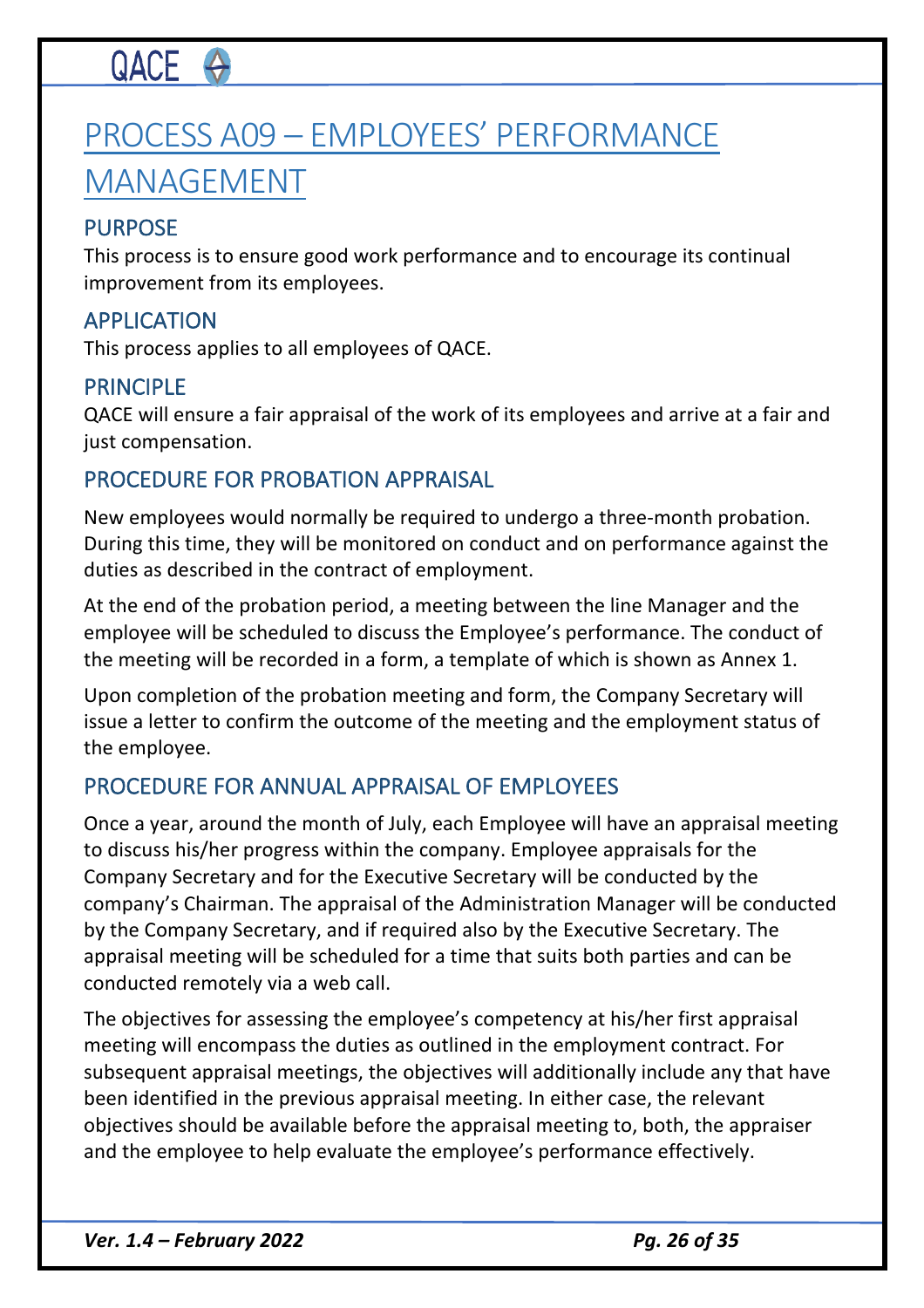The conduct of the meeting will be recorded in a standard form, a template of which is shown as Annex 2. QACE will retain a copy of the completed form to monitor progress against objectives at future years. The appraiser shall ensure that the employee is given a copy of this record of his/her annual appraisal.

Any necessary training should be identified during the appraisal.

Employees can appeal any decisions made during these appraisals in writing to the Company Secretary within 14 days of any decisions being made.

## PROCEDURE FOR ANNUAL SALARY REVIEW OF EMPLOYEES

At the time of the annual appraisal, a salary review will also take place. It is to be understood however that the Company is under no obligation to offer a salary increase.

Any salary changes will be confirmed in writing by the Company Secretary.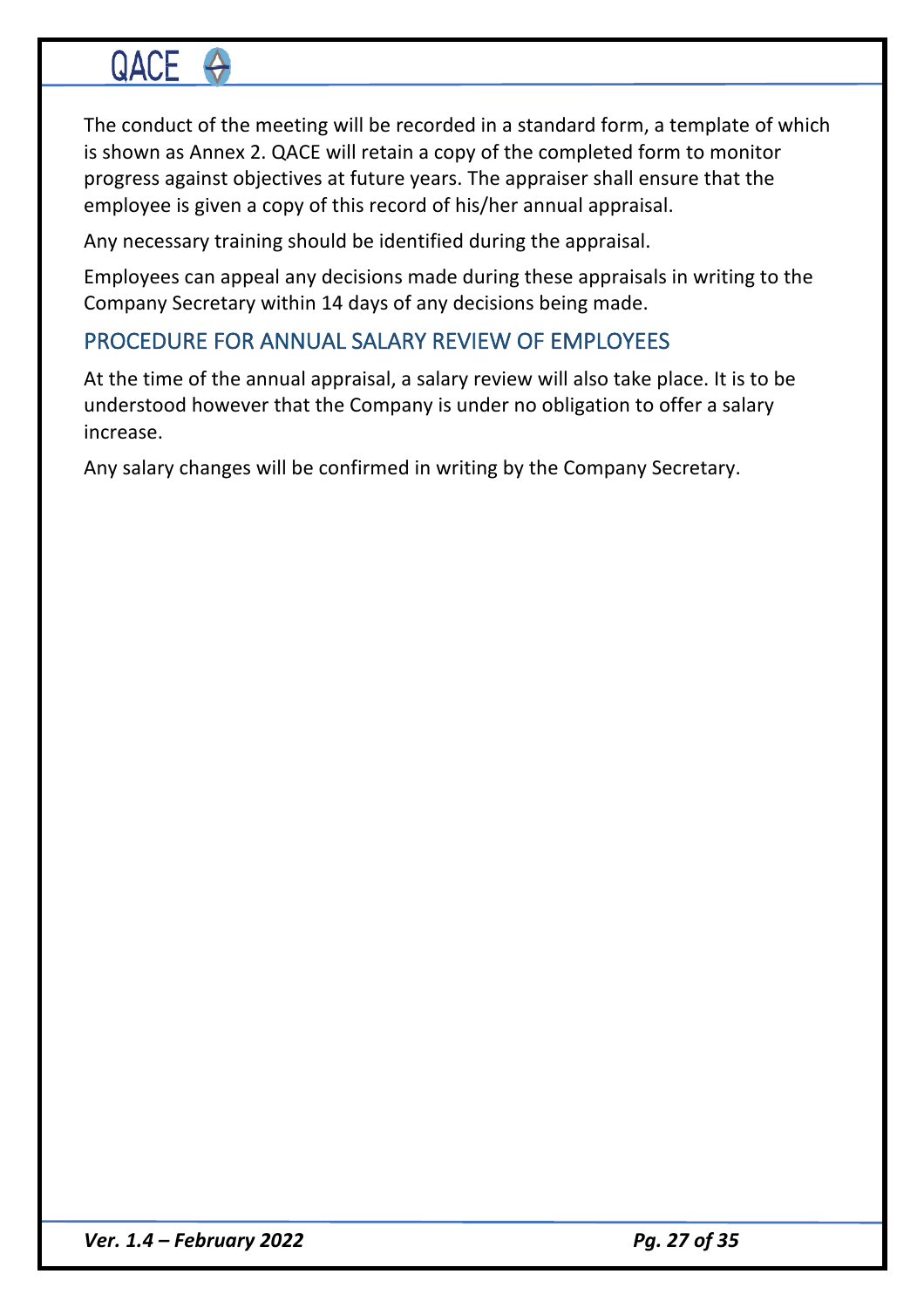# ANNEX 1: TEMPLATE FOR RECORDING END OF PROBATION APPRAISAL MEETING

|                                                                |                                                    |  | <b>EMPLOYEE END OF PROBATION FORM</b>                    |                                                                        |  |  |  |  |  |
|----------------------------------------------------------------|----------------------------------------------------|--|----------------------------------------------------------|------------------------------------------------------------------------|--|--|--|--|--|
| <b>Name of Employee:</b>                                       |                                                    |  | Job title:                                               |                                                                        |  |  |  |  |  |
| Date employed:                                                 |                                                    |  | Date of probation meeting:                               |                                                                        |  |  |  |  |  |
| <b>Name of Manager:</b>                                        |                                                    |  |                                                          |                                                                        |  |  |  |  |  |
| <b>Evaluation</b>                                              | <b>Achieved</b><br>Required<br>Standard?<br>Yes/No |  | <b>Reason for below expected</b><br>level of performance | <b>Proposed action to</b><br>bring performance to<br>required standard |  |  |  |  |  |
| <b>Attendance</b>                                              |                                                    |  |                                                          |                                                                        |  |  |  |  |  |
| <b>Timekeeping</b>                                             |                                                    |  |                                                          |                                                                        |  |  |  |  |  |
| <b>Working Relationships</b>                                   |                                                    |  |                                                          |                                                                        |  |  |  |  |  |
| <b>Competency in the role</b>                                  |                                                    |  |                                                          |                                                                        |  |  |  |  |  |
| <b>Other</b>                                                   |                                                    |  |                                                          |                                                                        |  |  |  |  |  |
| <b>Other</b>                                                   |                                                    |  |                                                          |                                                                        |  |  |  |  |  |
| <b>Notes on Evaluation</b>                                     |                                                    |  | <b>Notes from Manager:</b>                               |                                                                        |  |  |  |  |  |
|                                                                |                                                    |  | <b>Notes from Employee:</b>                              |                                                                        |  |  |  |  |  |
| <b>Identified Training Needs:</b>                              |                                                    |  |                                                          |                                                                        |  |  |  |  |  |
| Do you recommend this member of staff<br>is confirmed in post? |                                                    |  | [Yes]<br>[No]                                            |                                                                        |  |  |  |  |  |
| If 'No' do you recommend a further period<br>of probation?     |                                                    |  | [Yes]<br>[ No ]                                          |                                                                        |  |  |  |  |  |
| If 'Yes' for how long?                                         |                                                    |  | ] months                                                 |                                                                        |  |  |  |  |  |
| <b>Signed by Employee:</b>                                     |                                                    |  |                                                          | Date:                                                                  |  |  |  |  |  |
| <b>Signed by Manager:</b>                                      |                                                    |  |                                                          | Date:                                                                  |  |  |  |  |  |

*Ver.* 1.4 – *February* 2022 *Pg. 28 of 35* 

QACE O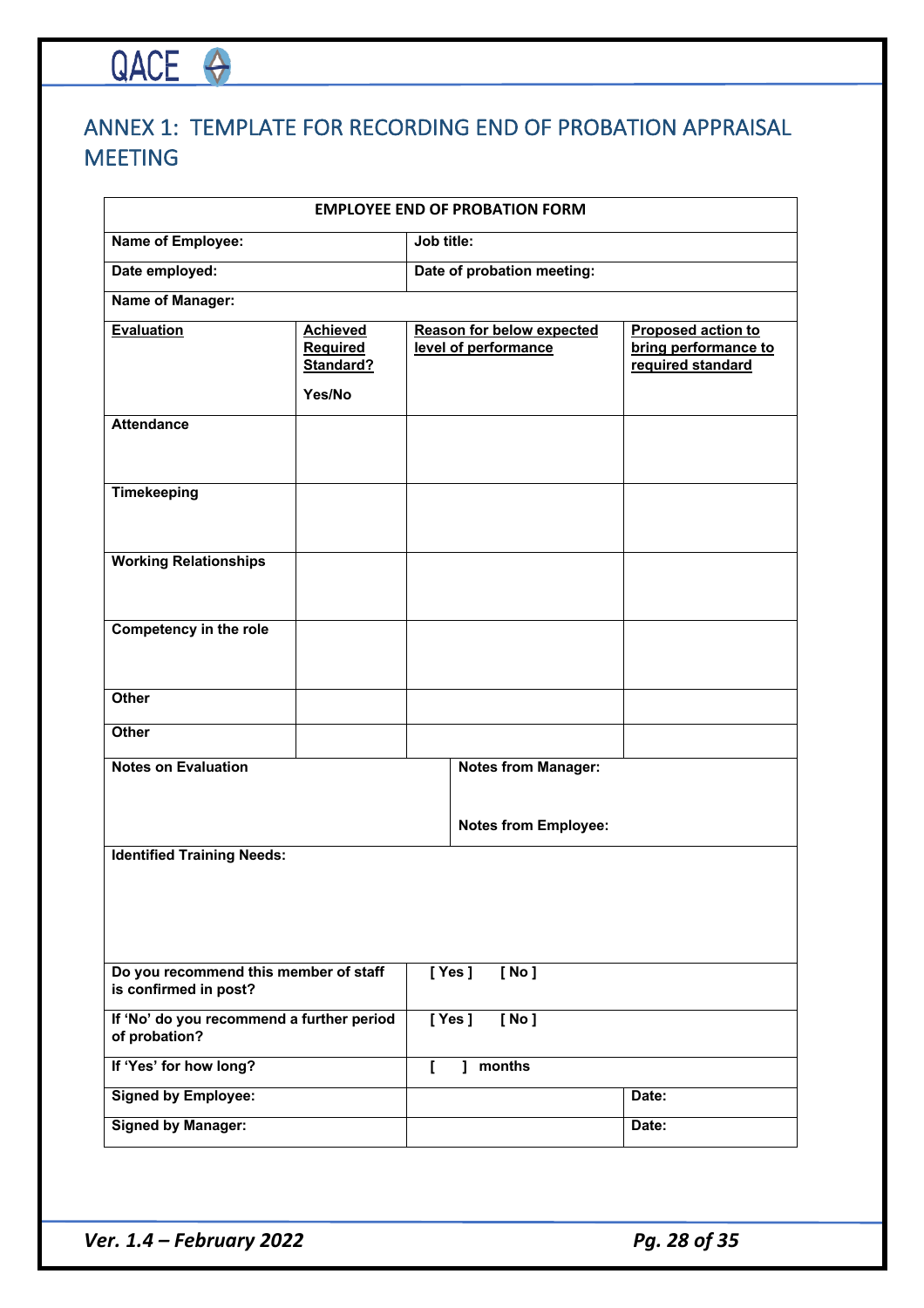# QACE O

# ANNEX 2: TEMPLATE FOR RECORDING ANNUAL APPRAISAL OF EMPLOYEES

| <b>EMPLOYEE APPRAISAL FORM</b>           |                                                                                           |  |  |  |  |
|------------------------------------------|-------------------------------------------------------------------------------------------|--|--|--|--|
| Name of Employee:                        | <b>Name of Appraiser:</b>                                                                 |  |  |  |  |
| Job title:                               | <b>Date of Appraisal Meeting:</b>                                                         |  |  |  |  |
| <b>Objectives set previously:</b>        |                                                                                           |  |  |  |  |
| <b>Notes from Employee:</b>              |                                                                                           |  |  |  |  |
| <b>Notes from Appraiser:</b>             |                                                                                           |  |  |  |  |
|                                          | Performance against the objectives (note whether they have been met, and if not why not): |  |  |  |  |
| <b>Notes from Employee:</b>              |                                                                                           |  |  |  |  |
| <b>Notes from Appraiser:</b>             |                                                                                           |  |  |  |  |
| Objectives for the coming review period: |                                                                                           |  |  |  |  |
| <b>Notes from Employee:</b>              |                                                                                           |  |  |  |  |
| <b>Notes from Appraiser:</b>             |                                                                                           |  |  |  |  |
| <b>Training needs:</b>                   |                                                                                           |  |  |  |  |
| <b>Notes from Employee:</b>              |                                                                                           |  |  |  |  |
| <b>Notes from Appraiser:</b>             |                                                                                           |  |  |  |  |
|                                          | continued                                                                                 |  |  |  |  |
|                                          |                                                                                           |  |  |  |  |

*Ver.* 1.4 – *February* 2022 *Pg. 29 of 35*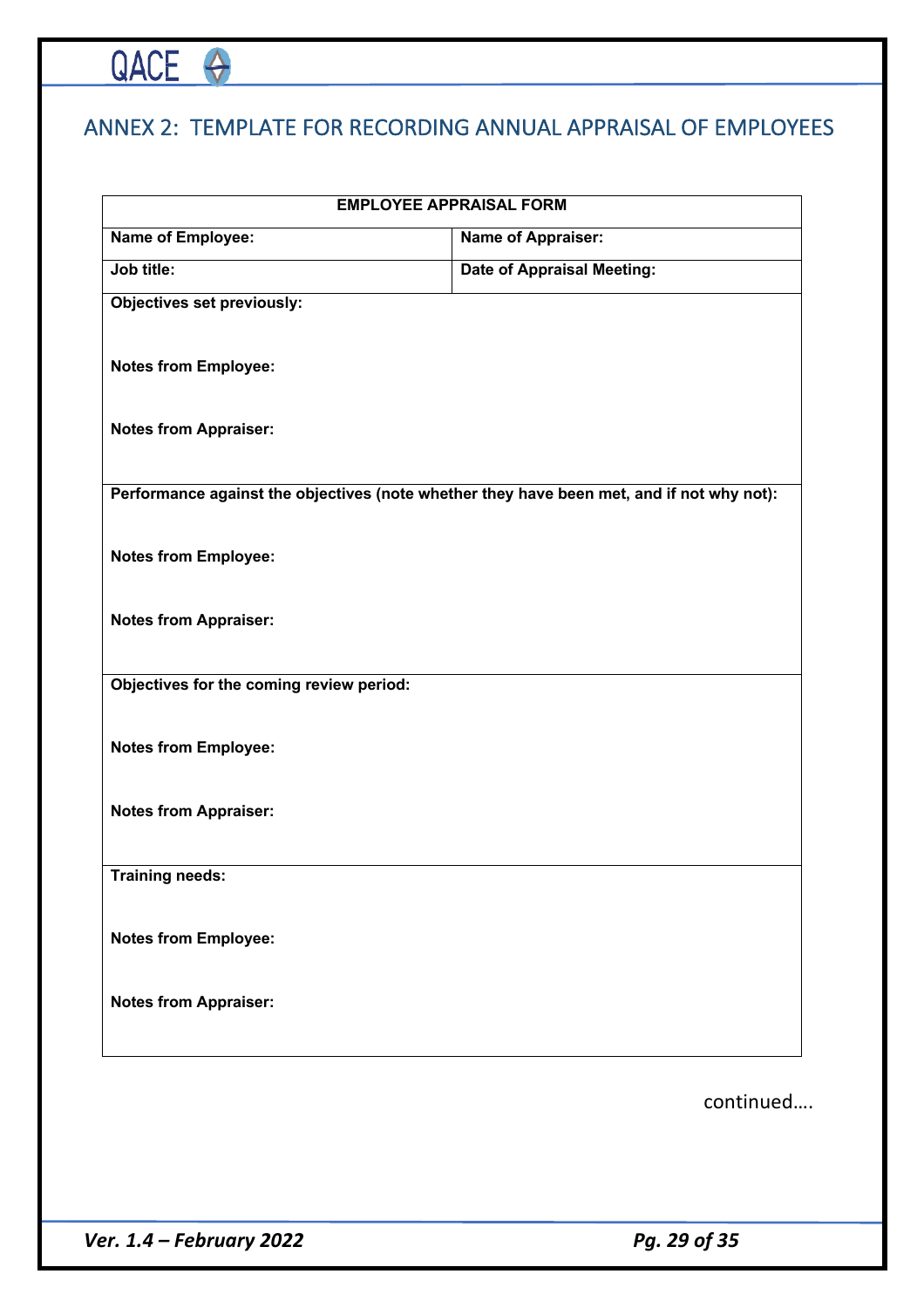

**Salary review and any recommendation:**

**Notes from Employee:**

**Notes from Appraiser:**

**Any other comments:**

**Employee:**

**Appraiser:**

**Signed (Employee)**

**(Add online signature here)**

**Signed (Appraiser)**

**(Add online signature here)**

*Ver. 1.4 – February 2022 Pg. 30 of 35*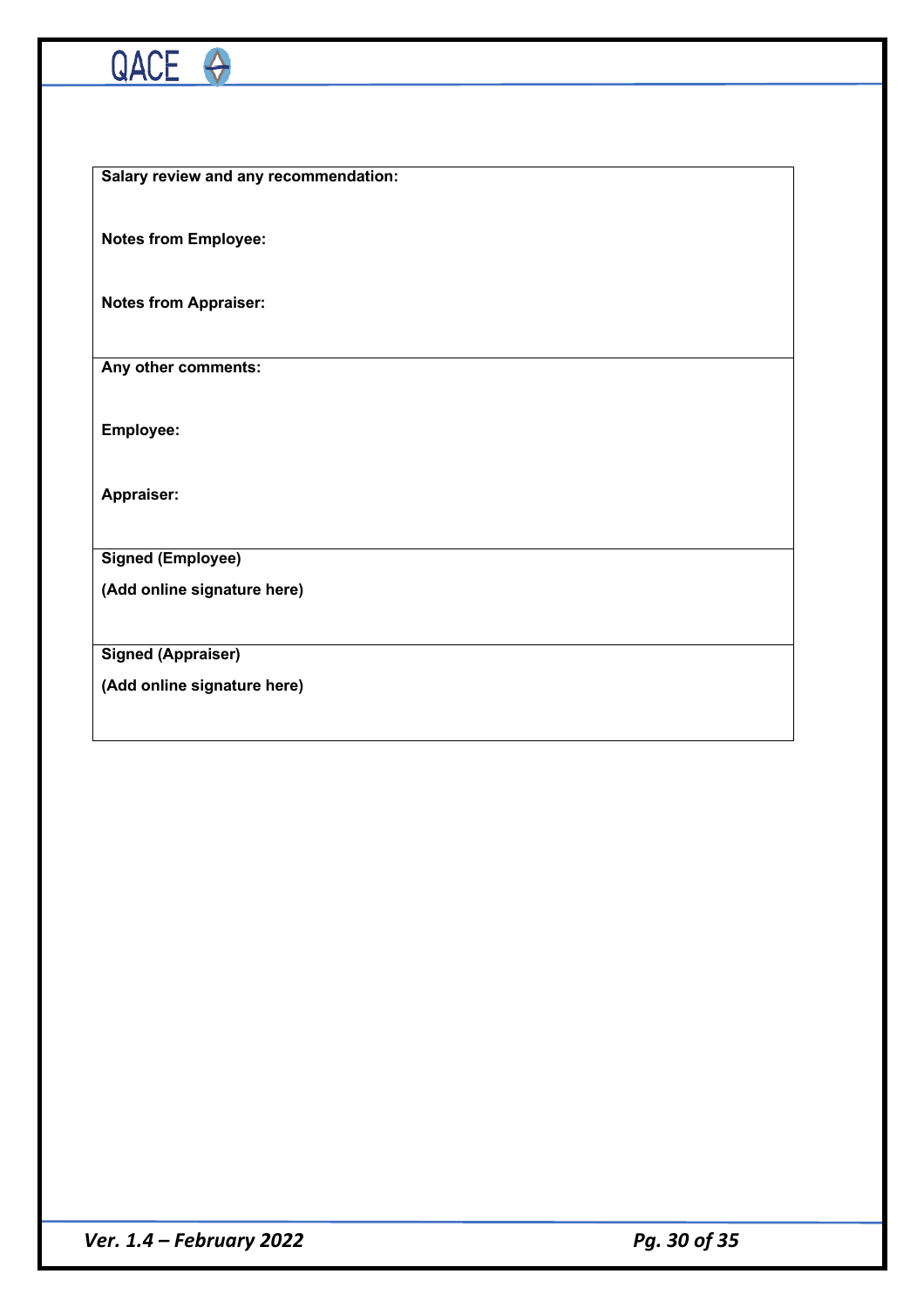# PROCESS A10 – ANTI-BRIBERY POLICY

## PURPOSE

To instil a strong anti-corruption culture and to ensure that no bribes or other corrupt payments, inducements or similar are offered, sought or obtained by anyone working for QACE.

### APPLICATION

This policy applies to all Directors, employees, Assessors, agents, contractors, subcontractors, consultants, business partners and any other parties (including individuals, partnerships and bodies corporate) associated with QACE.

### PRINCIPLE

QACE is committed to the practice of responsible corporate behaviour and to complying with all laws, regulations and other requirements which govern the conduct of its operations.

The Company is fully committed to instilling a strong anti-corruption culture and is fully committed to compliance with all anti-bribery and anti-corruption legislation including, but not limited to, the Bribery Act 2010 ("the Act").

It is the responsibility of all of the parties to whom this policy applies, to ensure that bribery is prevented, detected and reported and all such reports should be made in accordance with this policy, as appropriate.

### **RESPONSIBILITY**

All parties to whom this policy applies must:

- be aware and alert at all times of all bribery risks;
- exercise due diligence at all times when dealing with third parties on behalf of the Company;
- exercise care and due diligence when giving or receiving any form of gift or hospitality on behalf of QACE; and
- report any and all concerns relating to bribery to the Company Secretary or, in the case of non-employees, to their normal point of contact within QACE.

The following issues should be considered with care in any and all transactions, dealings with officials, and other business relations with third parties:

- territorial risks, particularly the prevalence of bribery and corruption in a particular country;
- cross-border payments, particularly involving countries where bribery and corruption are more prevalent.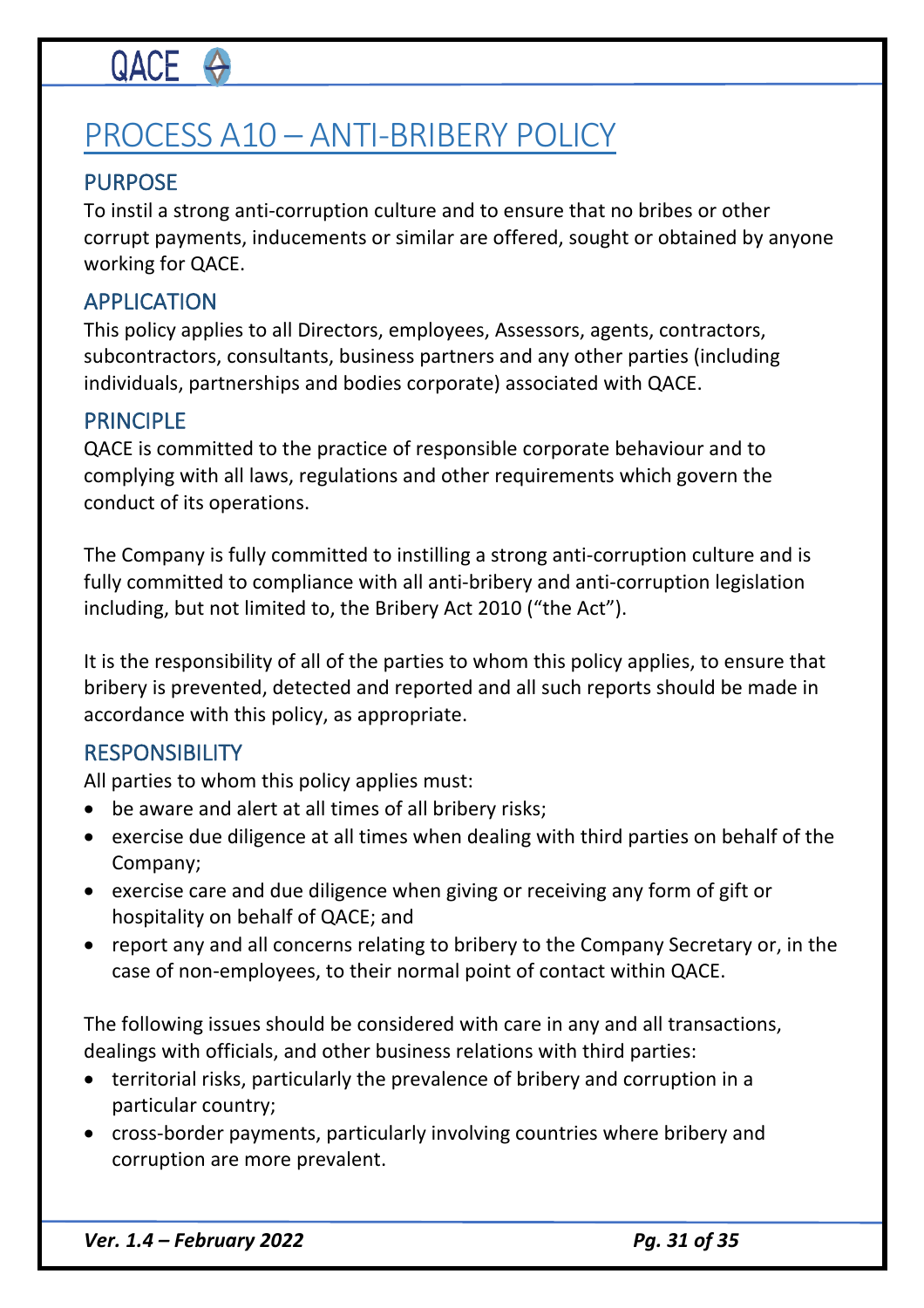# QACE <

- requests for cash payment, payment through intermediaries or other unusual methods of payment;
- activities requiring QACE and / or any associated party to obtain permits or other forms of official or unofficial authorisation.

### BRIBERY DEFINITION

Bribery is defined as the giving or promising or requesting or agreeing for any financial, business or other advantage to and from another party (or of the use of a third party to do the same) on QACE's behalf, where that advantage is intended to induce / influence that party to perform a particular function improperly, to reward them for the same or where the acceptance of that advantage is in itself improper conduct, or where that party acts improperly in anticipation of such advantage.

Facilitation payments – defined as payments made to officials to ensure or speed up the performance of routine or necessary functions – also constitute bribes and may not be made at any time irrespective of prevailing business customs in certain territories, except when one's life is in danger. Any payment so made must be reported to the Company Secretary as soon as is reasonably possible and practicable.

Excessive company gifts and hospitality (though legitimate only when small) can constitute a bribe.

### GIFTS AND HOSPITALITY

The value of all gifts and hospitality, whether given or received, should be proportionate to the matter to which they relate and should not be unusually high or generous when compared to prevailing practices in our industry or sector.

Gifts and hospitality may:

- neither be given nor received as rewards, inducements or encouragement for preferential treatment or inappropriate or dishonest conduct.
- neither be actively sought or encouraged from any party, nor should the impression be given that the award of any business, custom, contract or similar will be in any way conditional on gifts or hospitality.
- be avoided at the time of contracts being tendered or awarded.

Cash should be neither given nor received as a gift under any circumstances.

Certain gifts which would otherwise be in breach of this policy may be accepted if refusal would cause significant and/or cultural offence. However, QACE will donate any gifts accepted for such reasons to a charity of the Company Secretary's choosing.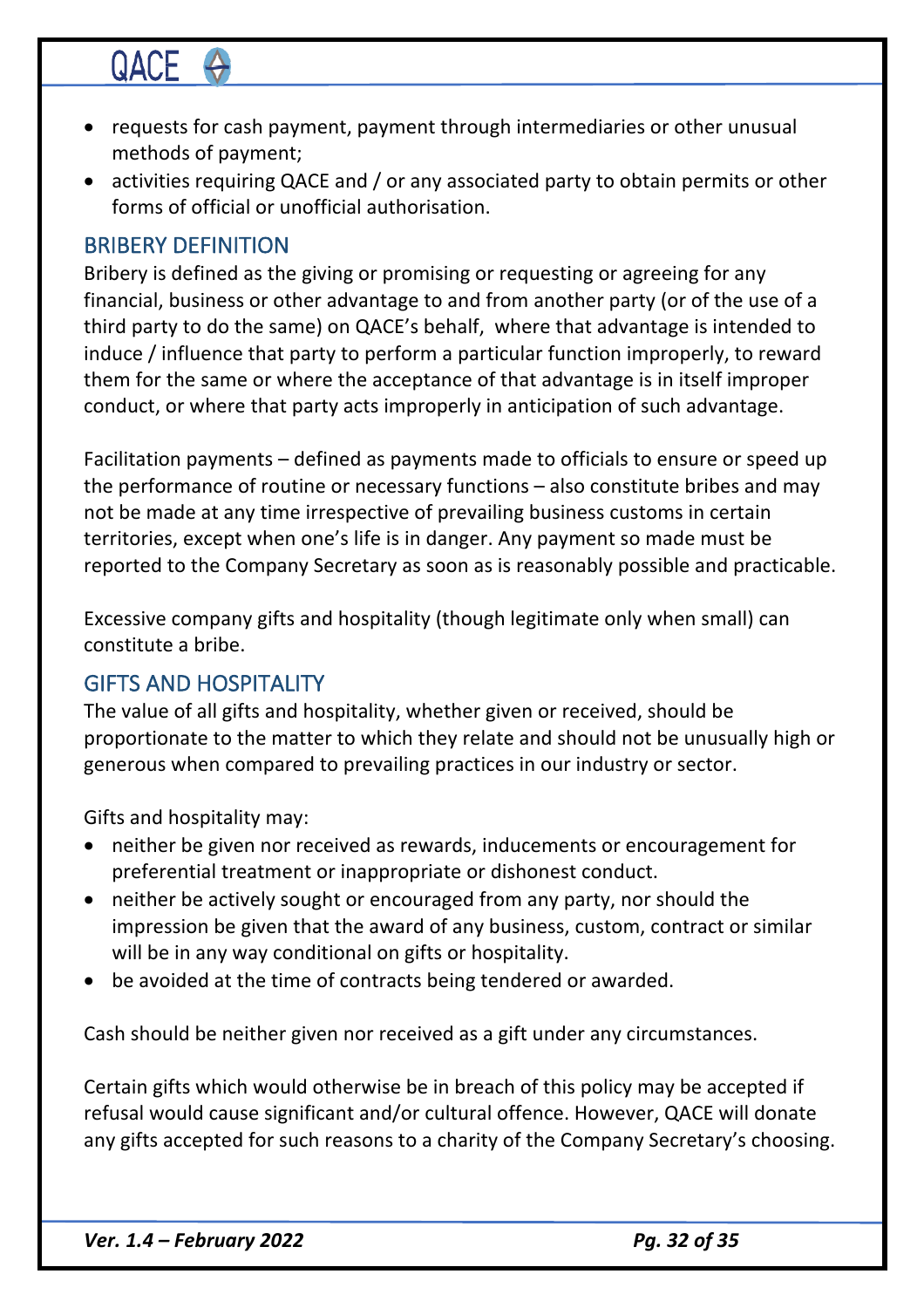## CHARITABLE DONATIONS

Charitable donations are permitted only to registered (non-profit) charities. No charitable donations may be given to any organisation which is not a registered charity.

All charitable donations must be fully recorded.

Proof of receipt of all charitable donations must be obtained from the recipient organisation.

Under no circumstances may charitable donations be made in cash.

No charitable donation may be made at the request of any party where that donation may result in improper conduct.

### POLITICAL DONATIONS

The Company does not make political donations and the Company is not affiliated with any political party, independent candidate, or with any other organisation whose activities are primarily political.

QACE personnel and other associated parties may make personal donations provided such payments are not purported to be made on behalf of QACE and are not made to obtain any form of advantage in any business transaction.

## CONSEQUENCES OF BRIBERY

For employees of the Company, failure to comply with this policy and/or with the Act may result in:

- disciplinary action which may include dismissal; and
- criminal penalties under the Act which may result in a fine and/or imprisonment for up to 10 years.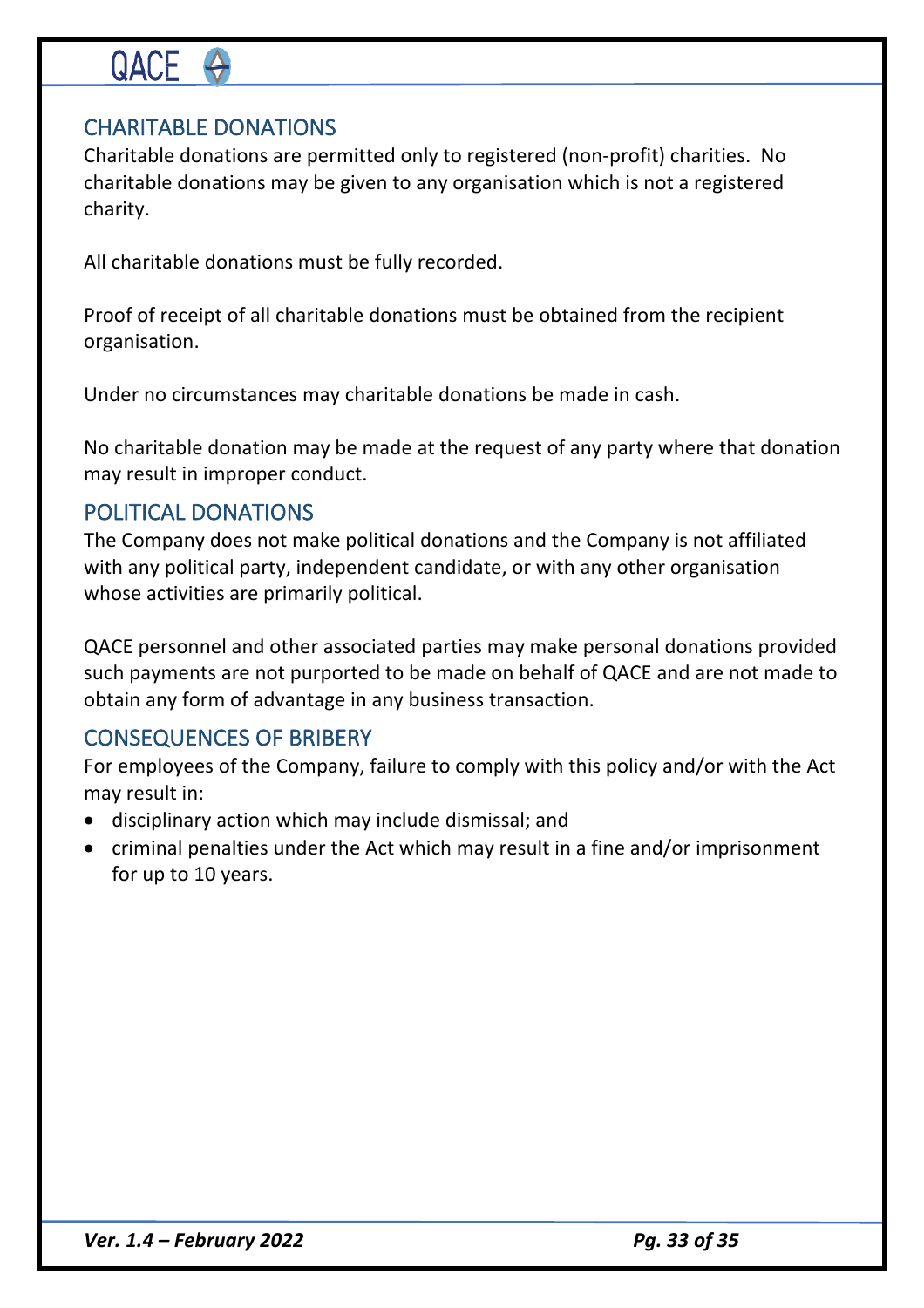# PROCESS A11 – EQUAL OPPORTUNITIES AND DIVERSITY MANAGEMENT

## PURPOSE

The purpose of this policy is to prevent and stop all forms of unfair, unlawful and discriminatory practices within QACE, on the grounds of race, sex, pregnancy and maternity, marital or civil partnership status, gender reassignment, disability, religion or beliefs, age or sexual orientation.

The purpose is also to encourage full contribution from its diverse community and to ensure all the employees and clients are treated with respect and dignity.

### APPLICATION

This policy applies to all Directors, employees, Assessors, agents, contractors, subcontractors, consultants, business partners and any other parties (including individuals, partnerships and bodies corporate) associated with QACE.

This policy is applicable in the recruitment, selection, training, appraisal, development and promotion of all employees.

This policy does not form a part of any employment contract with any employee and its contents are not to be regarded by any person as implied, collateral or express terms to any contract made with QACE.

### PRINCIPLE

QACE is committed to:

- actively opposing all forms of discrimination;
- achieving a working environment which provides equality of opportunity and freedom from unlawful discrimination;
- ensuring that recruitment, promotion, training, development, assessment, benefits, pay, terms and conditions of employment, redundancy and dismissals are determined on the basis of capability, qualifications, experience, skills and productivity;
- positive action in recruitment and promotion meaning that QACE will encourage people from groups with different needs or with a past record of disadvantage or low participation, to apply for positions within QACE. Positive action will not be used to treat people with a protected characteristic more favourably, but it will be used only in tie-break situations, when there are two candidates of equal merit applying for the same position;
- not discriminating in means by which its clients and customers can access its